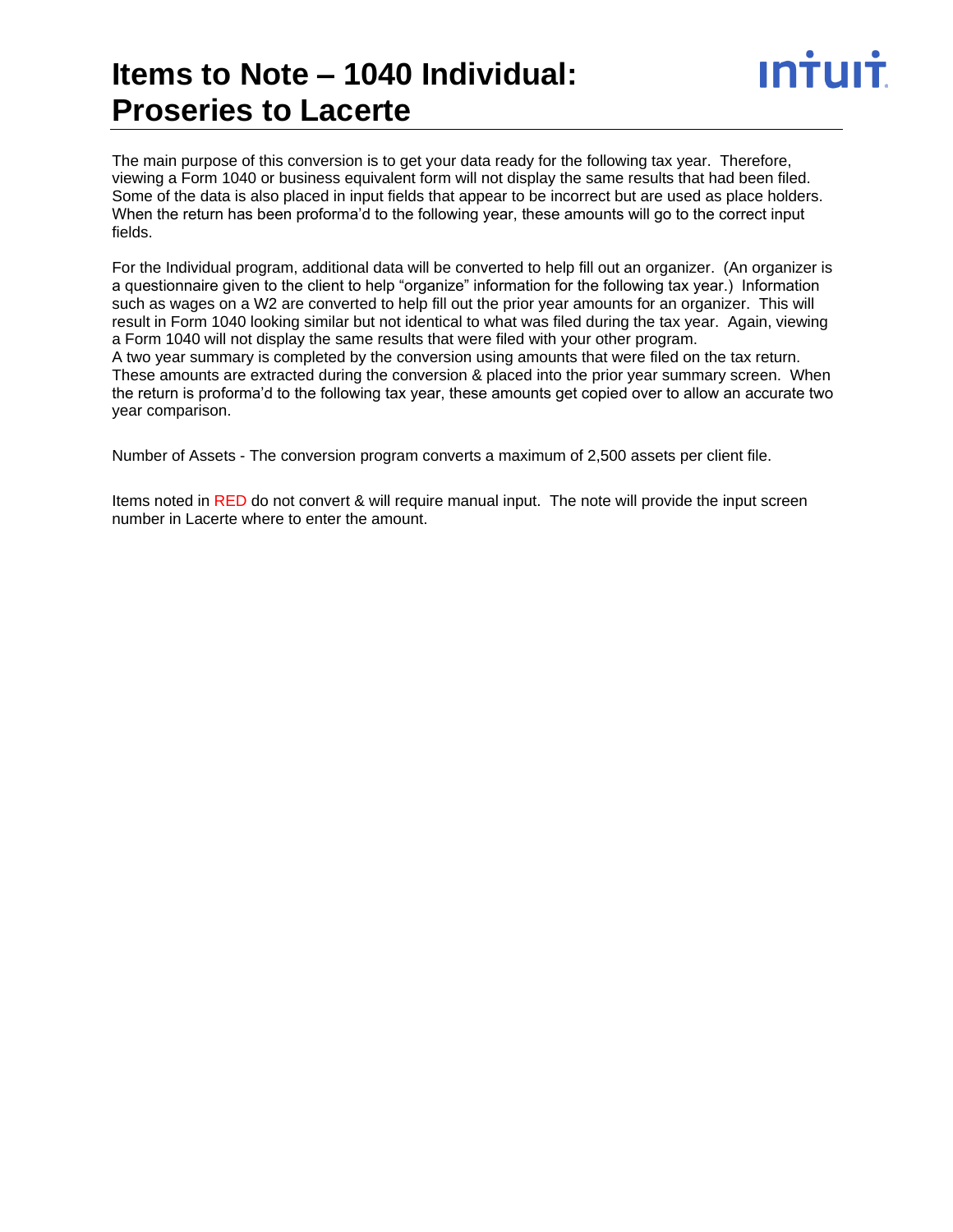

# **Client Information Input Screen 1**

Filing Status Taxpayer Information Spouse Information Registered Domestic Partners MFJ/MFS Comparisons Year Spouse Died

# **Dependent Information Input Screen 2**

Required Dependent Information: Claiming, EIC Qualifications, Dependent Child Care

# **Miscellaneous Information Input Screen 3**

Presidential Campaign Designee Information Converted client (proforma use only) Do not remove the check mark.

#### **Direct Deposit**

Direct Deposit information plus multiple Deposit Information.

# **Invoice Letter, Filing Instructions Input Screen 4**

Prior Year Preparation Fee (Memo Only) IRS Center Credit Card Instructions

#### **Current Year Estimated Tax Payments Input Screen 6**

Overpayment applied from prior year – Federal Only 1<sup>st</sup> thru 4<sup>th</sup> Quarter Voucher Amount (memo only)

#### **Next Year Estimated Tax (1040 ES) Input Screen 7**

Estimates shown for Next Year

#### **Penalties & Interest Input Screen 8**

Prior Year Adjusted Gross Income Prior Year Tax Liability Form 2210F Qualified farmer/fisherman More than 50% income from small bus.

#### **Wages, Salaries, Tips Input Screen 10**

Employer Information: EIN, Name and Address Employee Information: SSN Name and Address Wages Withholding Box 12 codes

#### **Interest Income Input Screen 11**

1099-Int information Seller-Financed Mortgage – Information needed Name of Foreign County Category of income Foreign Taxes Accrued

# **Dividend Income Input Screen 12**

1099-Div which includes ordinary dividends, cap gain dist. Municipal Information on Foreign Taxes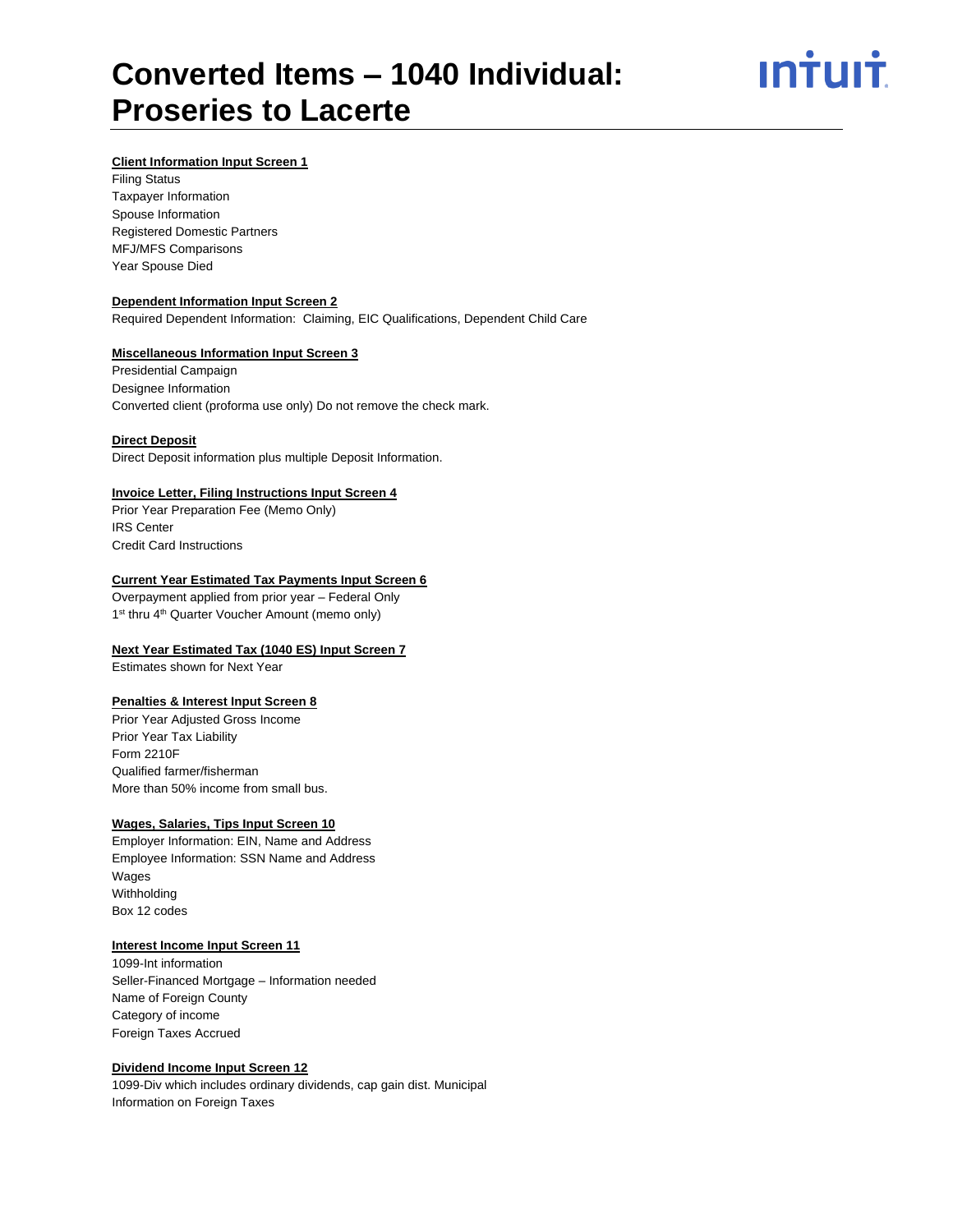

# **Pensions, IRA Distributions Input Screen 13.1**

Pension, IRA Distributions Information from 1099R Traditional/Sep/Simple IRA Report on Form 8606 Cost in Plan at Annuity Starting Date (Plus Death Benefit Exclusion) Annuity Starting Date (m/d/y) (Simplified Method) Age at Annuity Starting Date

# **Gambling Winnings Input Screen 13.2**

Gambling Winnings Information Provided whether on W2-G or not.

# **Miscellaneous Income Input Screen 14.1**

Other Income Other Income subject to self-employment tax Social Security Benefits (SSA 1099, BOX5) including all pertinent information

# **State / Local Tax Refunds / Unemployment Compensation (1099-G) Input Screen 14.2**

Name of Payer All pertinent information from 1099G

# **Does Not Covert: Input Screen 14.2**

**State & Local Tax Refund Worksheet will need to be entered (in next year's program) if the return had a Schedule A & a state refund**

# **Education Distributions (1099-Q) Input Screen 14.3**

Name of Payer Basis in This ESA as of end of year Administering State Basis in education program account as of the end of the year Value of Coverdell ESA account as of the end of the year

# **Net Operating Loss Deduction Input Screen 15**

Year of Loss (E.G., 2008) Initial Loss – Regular Tax Amount available for Carryover/Carryback AMT Amount available for Carryover/Carryback

# **Business Income (Schedule C) Input Screen 16**

General Information Provided Gross Receipts or Sales Returns & Allowances Other Income Income & Cost of Goods Sold Expenses Foreign income information: category of income Name of foreign country Prior year unallowed passive losses – operating (REGULAR TAX & AMT)

# **Domestic Production Activities**

Allocation method (mandatory) Only Item converted from domestic production

# **Dispositions (Schedule D, 4797, Etc.) Input Screen 17**

Sales information, Basis, 8949 information Gross Profit Ratio (Form 6252) AMT Gross Profit Ratio Prior Years Payments(s) Unrecaptured 1250 Gain – Remaining Unrecaptured Section 1250 Gain from year of sale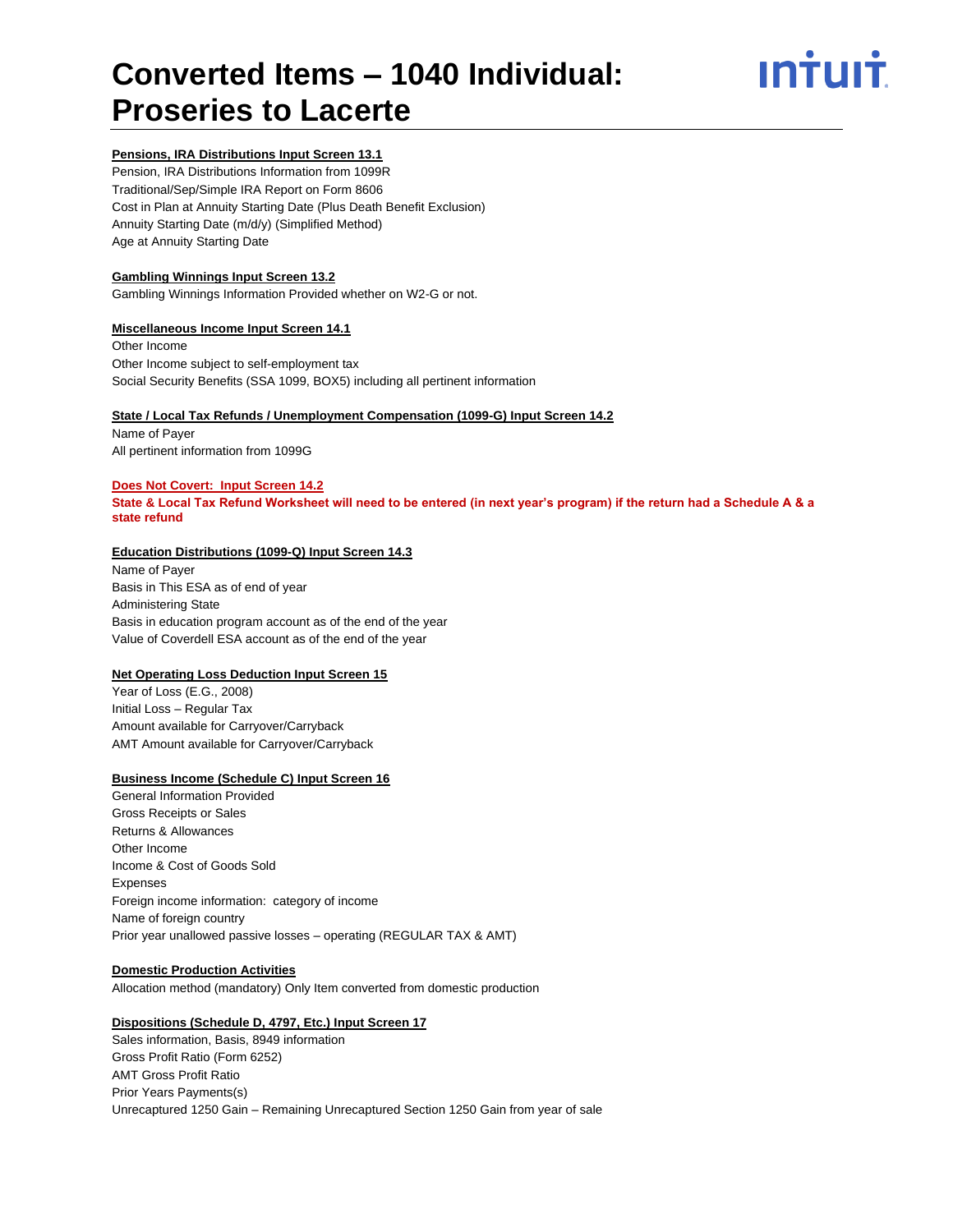

# **Dispositions (Schedule D, 4797, Etc.) Input Screen 17 (continued)**

Installment worksheet: Year, Principal Payments, total Gain, Ordinary Gain, Unrecaptured 1250 Gain Like Kind Property Received: Description, Date Identified & Received **Only Converts for Related Party**

# **Dispositions Miscellaneous**

Short-term Capital Loss Carryover (REGULAR TAX) Long-Term Capital Loss Carryover (REGULAR TAX) Net Section 1231 Losses (5 Preceding Years) (REGULAR TAX & AMT)

# **Rental & Royalty Income (Schedule E) Input Screen 18**

General Information Rents & Royalties Received Royalties Received Direct Expenses Indirect Expenses Rental of Vacation Home Information needed Other Expenses Federal Basis State Basis if different Carryover – Vacation Home Expenses (Regular Tax and AMT) Carryover – Vacation Home Depreciation (Regular Tax and AMT) Prior Year Unallowed Passive Losses – Operating (Regular Tax and AMT) Carryover – Depletion

# **Farm Income (Schedule F / Form 4835) Input Screen 19**

General Information Sales of Items Bought for Resale (Cash Method) Cost or Basis of Items (Cash Method) Sales of Livestock You Raised (Cash Method) Sales of Livestock, Produce, Etc. (Accrual Method) Beginning Inventory of Livestock, Etc. (Accrual Method) Cost of Livestock, Etc. Purchased (Accrual Method) Ending Inventory of Livestock, Etc. (Accrual Method) Total Cooperative Distributions Taxable Cooperative Distributions Total Agricultural Program Payments Taxable Agricultural Program Payments Commodity Credit Loans Reported Under Election Total Commodity Credit Loans Forfeited or Repaid Taxable Commodity Credit Loans Forfeited or Repaid Total Crop Insurance Proceeds Received in Current Year Taxable Crop Insurance Proceeds Received in Current Year Taxable Crop Insurance Proceeds Deferred from Current Year Custom Hire Other Income Other Expenses Section 179 Carryover Prior Year Unallowed Passive Losses - Operation (REGULAR TAX & AMT)

# **Partnership Information Passthrough Input Screen 20.1**

General Information Domestic Production Activity: 1 = Apply small business simplified overall method, 2 = simplified deduction method Foreign Country Code Foreign Income Code Foreign Transactions: Name of Country Other Income Deductions – Passive Prior Unallowed Passive Loss (Regular Tax)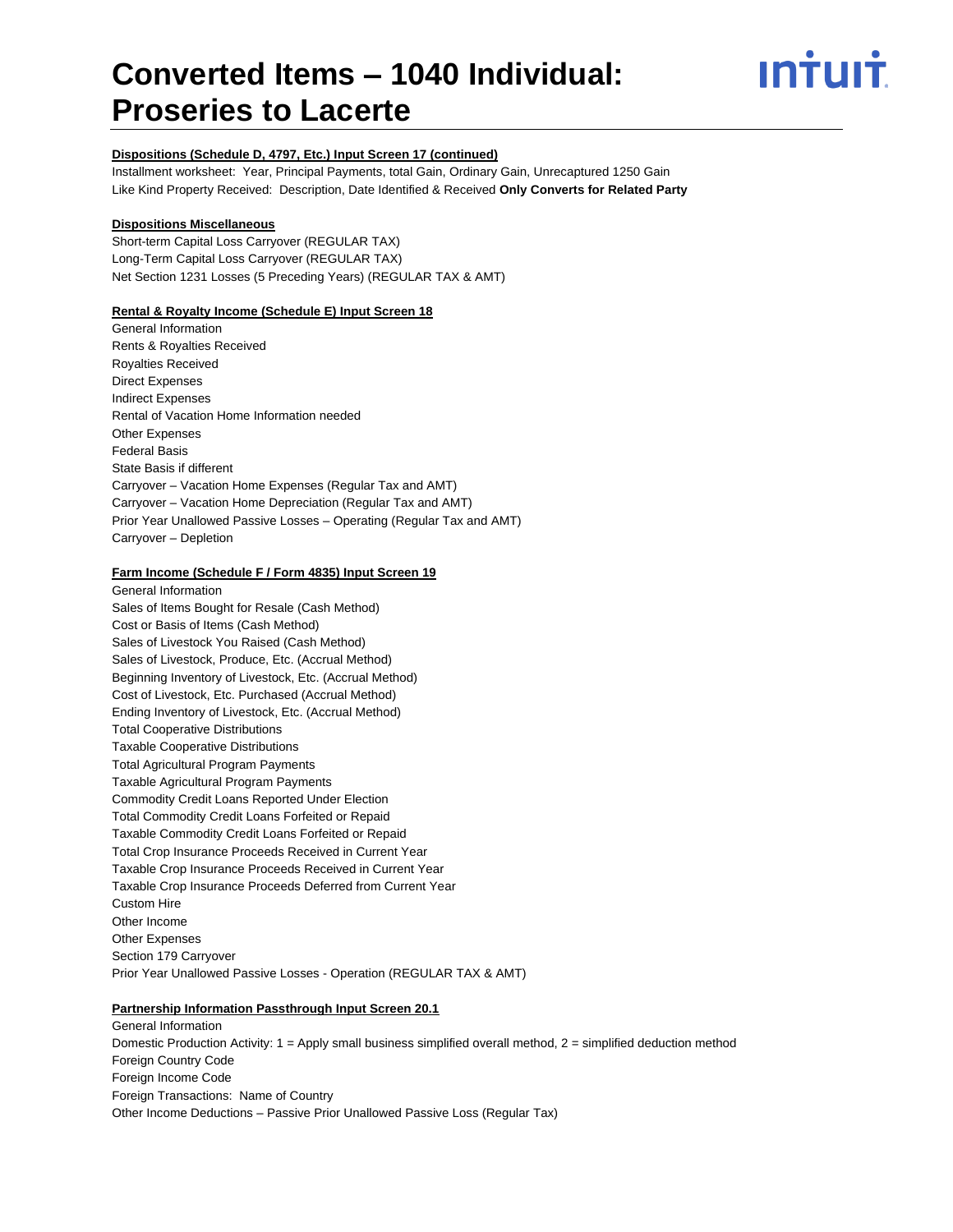

#### **Partnership Information Passthrough Input Screen 20.1 (continued)**

Other Income & Deductions – Passive AMT Prior Unallowed Passive Loss Other Income & Deductions – Nonpassive Prior Year Unallowed Passive Losses – Ordinary or Rental Loss (Regular Tax & AMT) Prior Year Unallowed Passive Losses – Commercial Revitalization Deduction (Regular Tax & AMT) Prior Year Unallowed Passive Losses – Section 1231 Loss Total (Regular Tax & AMT) Prior Year Unallowed Passive Losses – Short Term Capital Loss (Regular Tax & AMT) Prior Year Unallowed Passive Losses – Long-Term Capital Loss Total (Regular Tax & AMT) At-risk carryovers – (50% & 30%) At-risk carryovers – capital gain contribution (30%) At-risk carryovers – capital gain contribution (20%) At-risk carryovers – nondeductible expenses

#### **S Corporation Information Passthrough Input Screen 20.2**

General information Other income & deductions – Passive Prior Unallowed passive Loss (REGULAR TAX) Other Income & Deductions – Passive: AMT Prior Unallowed Passive Loss

# **Estate & Trust Information Passthrough K-1 Input Screen 20.3**

General Information for Passthrough Entity Foreign transactions: Name of country Category of foreign income (Table 1) Prior Year Unallowed Passive Loss AMT Prior Year Unallowed Passive Loss

#### **Depreciation (4562) Input Screen 22**

Description of Property Form Asset Links with (Sch C, Sch E, Sch F, etc) Activity Name or Number, Asset Category, Date Placed in Service, Cost or Basis, Method, Life or Class Life 1=Half-Year, 2=Mid-Quarter Amortization Code Section Prior Depreciation Prior Special Depreciation Allowance Prior Section 179 Expense Basis Reduction (ITC, Etc.) AMT – Basis AMT – Class Life (Post-1986) AMT – Real Property, 2=Leased Personal Property (Pre-1987) AMT – Prior Depreciation (MACRS Only) Percentage of Business Use (.xxxx) General Asset Account Election 150% DB Instead of 200% DB (MACRS Only) 1=IRS Tables, 2=DB/SL Formula (MACRS) Qualified Indian Reservation Property Qualified Disaster Property Listed Property No Evidence to Support Business Use Claimed No Written Evidence to Support Business Use Claimed Sport Utility Vehicle Over 6,000 Pounds Increase Deduction Limits for Electric Vehicle, 2=No Limits Vehicle is Available for Off-Duty Personal Use No Other Vehicle is Available for Personal Use Vehicle is Used Primarily by a More than 5% Owner Provide Vehicles for Employee Use Prohibit Employee Personal Use of Vehicles Prohibit Employee Personal Use, Except Commuting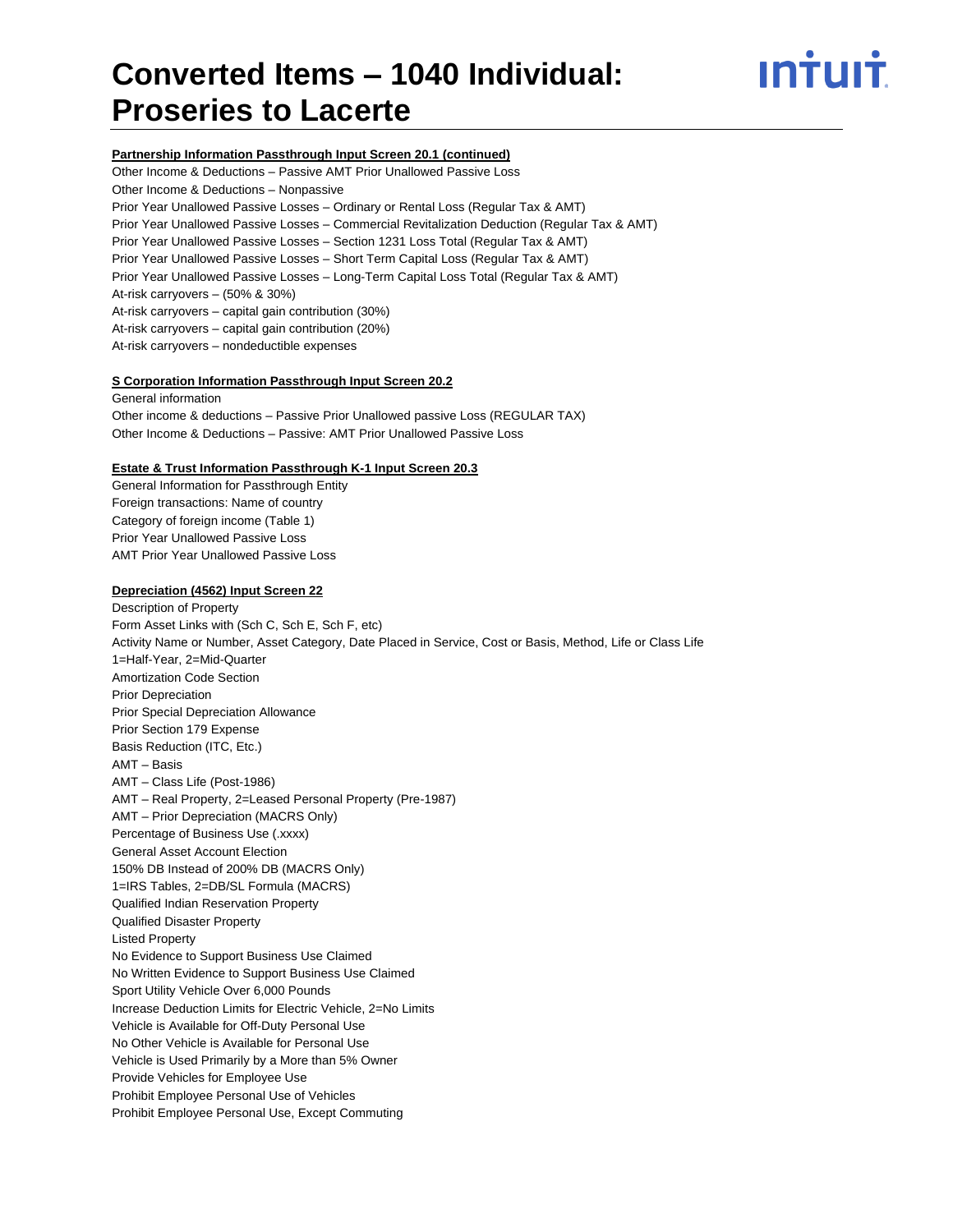# <u>ıntuıt</u>

# **Depreciation (4562) Input Screen 22 (continued)**

Treat All Use of Vehicles as Personal Use Provide More than Five Vehicles & Retain Info. Meet Qualified Automobile Demo Requirements Current Year: Commuting Mileage Current Year: Average Daily Round-Trip Commute (2106 Only) Force Actual Expenses, Force St&ard Mileage Rate Gasoline, Lube, Oil Election Information: Description of Property Election Information: Cost or Basis of Asset Election Information: Date Placed in Service Name or Number of Primary Asset in Like-Kind Exchange Simplified method – elect to not create carryover basis assets Date Sold or Disposed of (m/d/y or -m/d/y) Sales Price (Form 4797) Expenses of Sale Blank-1245, 1=1250, 2=1252, 4=1255 Section 1250 Applicable Percentage, if Not 100% (.xxx)

# **Adjustments to Income Input Screen 24**

IRA Contributions After Re-characterizations (Maximum Deduction) Ira Basis For Prior Years Roth IRA Contributions After Re-characterizations (Maximum) Basis in Roth IRA Contributions as of prior year end Other Adjustments Jury duty pay given to employer Expenses from rental of personal property

# **Itemized Deductions Input Screen 25**

Breakdown of Medical Expenses Taxes Home Mortgage Interest on Form 1098 Home Mortgage Interest Not on Form 1098: Information needed. Points Not on Form 1098 Investment Interest Investment Interest Carryover (Regular & AMT) Cash Contributions Contribution Carryover (100%, 50%, 30%, & 20% Limitation) Miscellaneous Deductions (2%)

# **Noncash Contributions (8283) Input Screen 26**

Name of Charitable Organization (Donee) & other information needed Contribution Code Date received by charitable organization Employer Identification Number

# **Business Use of Home Input Screen 29**

Business Use Area, Total Area of Home Carryover Of Operating Expenses Indirect Expenses – Carryover Of Casualty Losses & Depreciation Qualified Mortgage Insurance Premiums (direct & indirect) Indirect Expenses Direct Expenses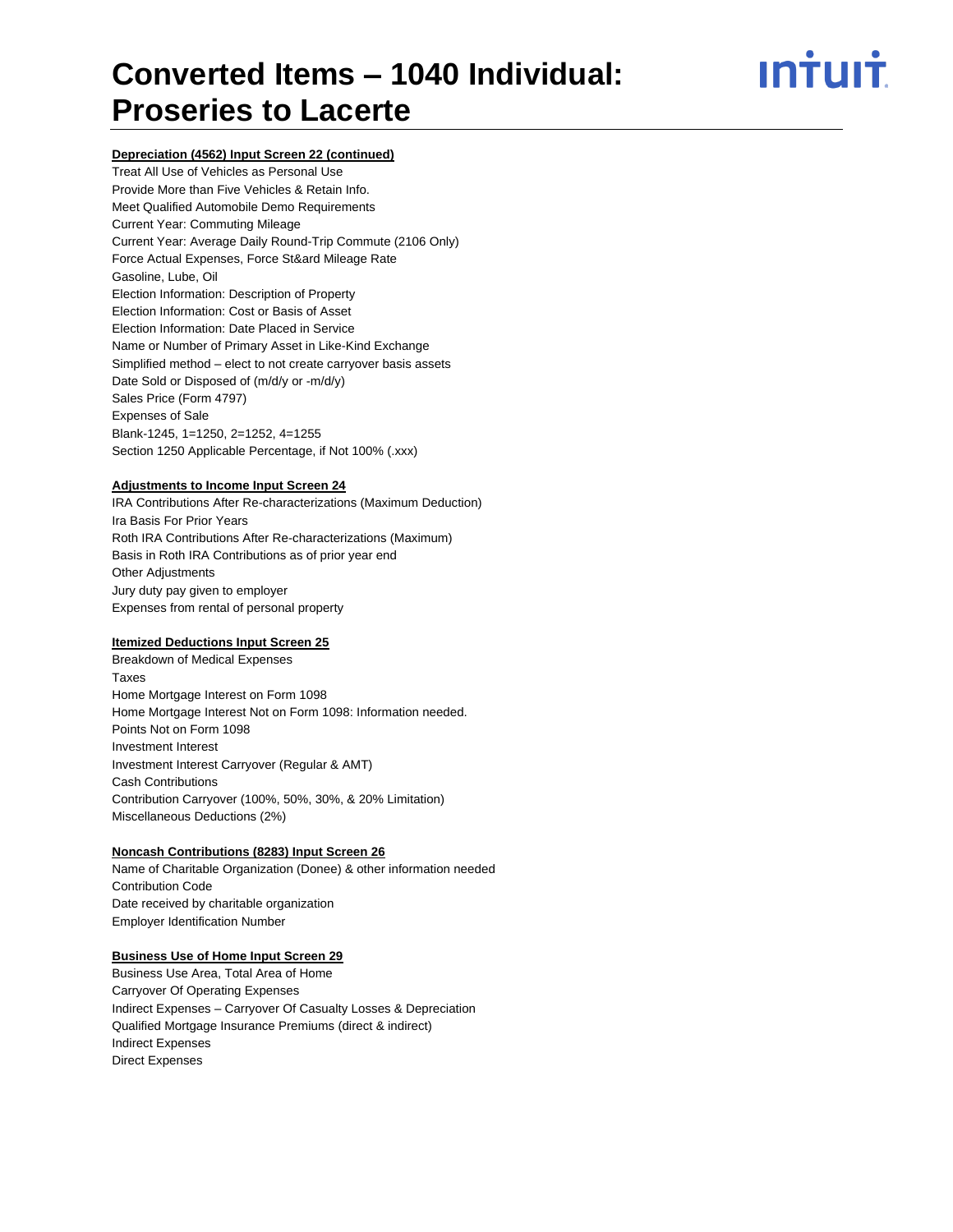# ın<del>i</del>uı<del>i</del>

# **Vehicle / Employee Business Expense (2106) Input Screen 30**

Occupation, if Different from Form 1040 General Information Needed Date Placed in Service (m/d/y) Total Mileage, Business Mileage, Total Commuting Mileage & Average Daily Round-Trip Commute Business Income & Expenses Reimbursements Listed Property Information Automobile Expenses

# **Foreign Income Exclusion (2555) Input Screen 31**

Foreign Address of Taxpayer: Street Address, City, Region, Postal Code, Country Employer's U.S.: Name, Street Address, City, State, & ZIP Code Employer's Foreign Address: Street Address, City, Region, Postal Code, Country Employer Type Employer Type, if Other Enter Last Year (After 1981) Form 2555 Was Filed Revoked Choice of Earlier Exclusion Claimed Type of Exclusion & Tax Year Rev. Was Effective Country of Citizenship City & Country of Foreign Residence Travel information: Needed to provide Physical Presence Beginning Date for Bona Fide Residence (m/d/y) Ending Date for Bona Fide Residence (m/d/y) General Information for Living Abroad **FOREIGN COMPENSATION SECTION:** Name & address of employer Total Wages, Tips & Other Compensation Total Number of Days Worked (Defaults to 240)

Total Days Worked Before & After Foreign Assignment Foreign Days Worked Before & After Foreign Assignment

# **Health Savings Accounts (8889) Input Screen 32**

1=Self-Only Coverage, 2=Family Coverage Acquired Interest in HAS After Death of Account Holder

# **Archer Medical Savings Accounts (8853) Input Screen 32**

1=Self-Only Coverage, 2=Family Coverage Acquired Interest in MSA After Death of Account Holder

# **Long-Term Care Insurance Contracts (8853) Input Screen 32**

Provide information of person insured

# **Child & Dependent Care Expenses (2441) Input Screen 33** Persons/Organization Providing Dependent Care – Name, Street Address, City State Zip EIN

# **General Business & Activity Credits Input Screen 34**

General Business Credit Carryover (Lump Sum) Name of Activity (Automatic if Blank) Carryforward Of Any Alcohol & Cellulosic Biofuel Fuels Credit After 2004 Prior Year Unallowed Credits – Rental Real Estate Low-Income Housing (Pre-1990) & Rehabilitation From Rental Real Estate Low-Income Housing (Post-1989) All Other Passive Activities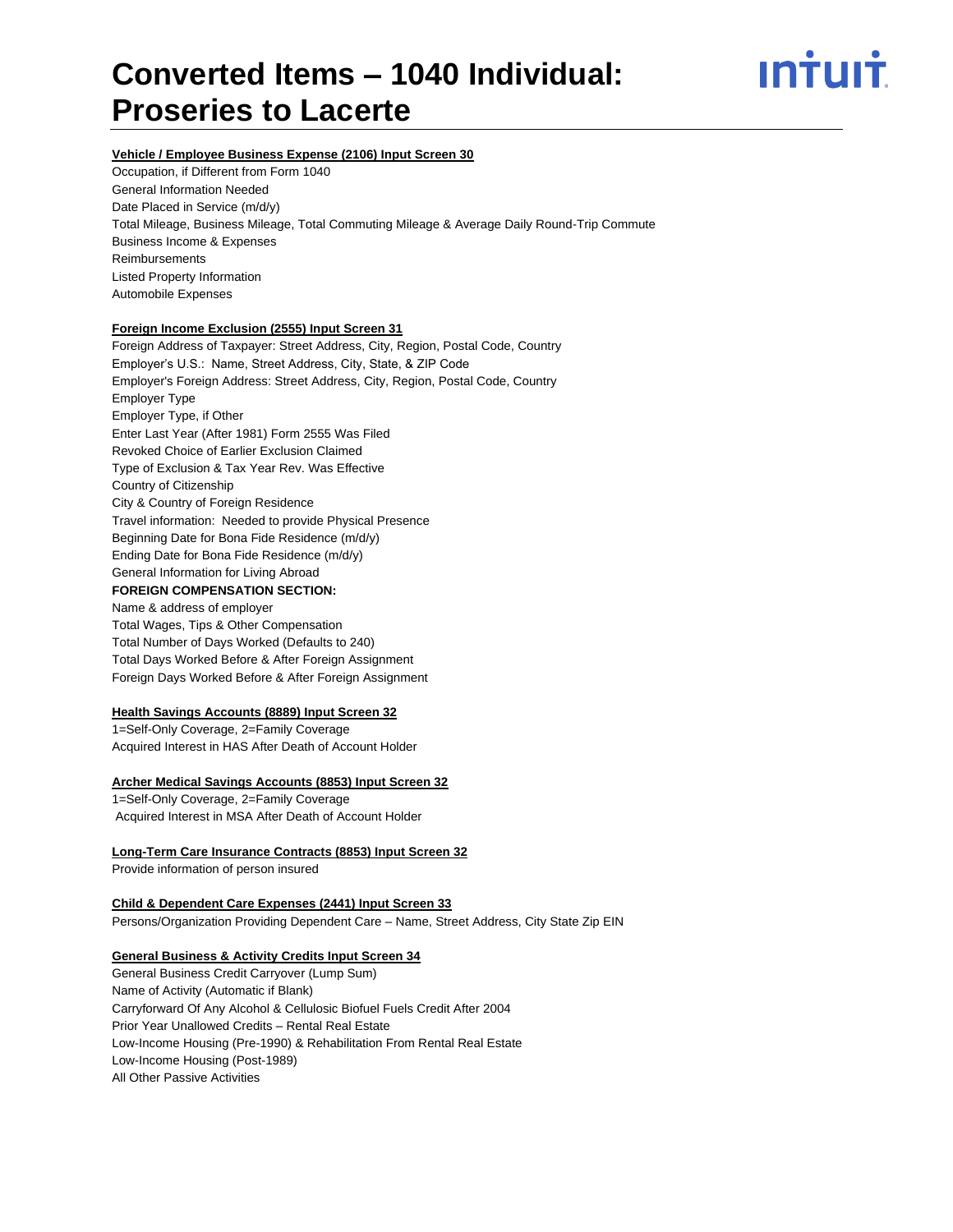

# **Does Not Covert: Input Screen 34**

**Any credits from form 3800 that are to be carried over to the future year will need to be entered manually**

### **Foreign Tax Credit (1116) Input Screen 35**

Resident of (Name of Country) Name of Foreign Country Category of Income Other Foreign Source Income Carryover Of Foreign Taxes Paid AMT Carryover Of Foreign Taxes Paid Employee compensation over \$250,000 with alternative basis, explanation

#### **Qualified Adoption Expenses (8839) Input Screen 37**

Qualified Adoption Credit Carryover Name, SSN & Date of Birth Born Before 1990 & Was Disabled Special Needs Child Foreign Child

# **EIC, Elderly, Other Credits Input Screen 38.2**

Mortgage Interest Credit: Street Address, City ST Zip Certificate Credit Rate Mortgage Interest Credit Carryover –3 Prior Years Minimum Tax Credit Carryover Taxable income (PY 6251) Exclusion items (PY 6251) 4684 loss (PY 6251) Tax less foreign tax credit (PY 6251) Alternative minimum tax (PY 6251) Foreign earned income/housing exclusion Child Under 24(child's earned income plus 6,400) Filing Status Current Year Distributions From IRAs & Elective Deferral Plans Filing Status in Current Year Other Than MFJ Homebuyer Credit Date Acquired Homebuyer Credit Original Credit

#### **Household Employment Taxes Input Screen 42**

Employer Identification Number Paid Cash Wages of 1,500 or More Withheld Federal Income Tax for Household Employee Total Cash Wages Subject to Social Security Taxes Total Cash Wages Subject to Medicare Taxes Federal Income Tax Withheld Advanced Earned Income Credit Payments Paid Total Cash Wages of 1,000 or More in any Quarter of 2<sup>nd</sup> Preceding Year or Prior Year Total Cash Wages Subject to FUTA Tax Paid Unemployment Contributions to Only One State Paid All State Unemployment Contributions by 4/17/yy All Wages Taxable for FUTA Were Also Taxable for State Unemployment Section A – Name of State Section A – Contributions Paid to State Unemployment Fund Section B – Name of State (Primary) Section B – Name of State (Secondary)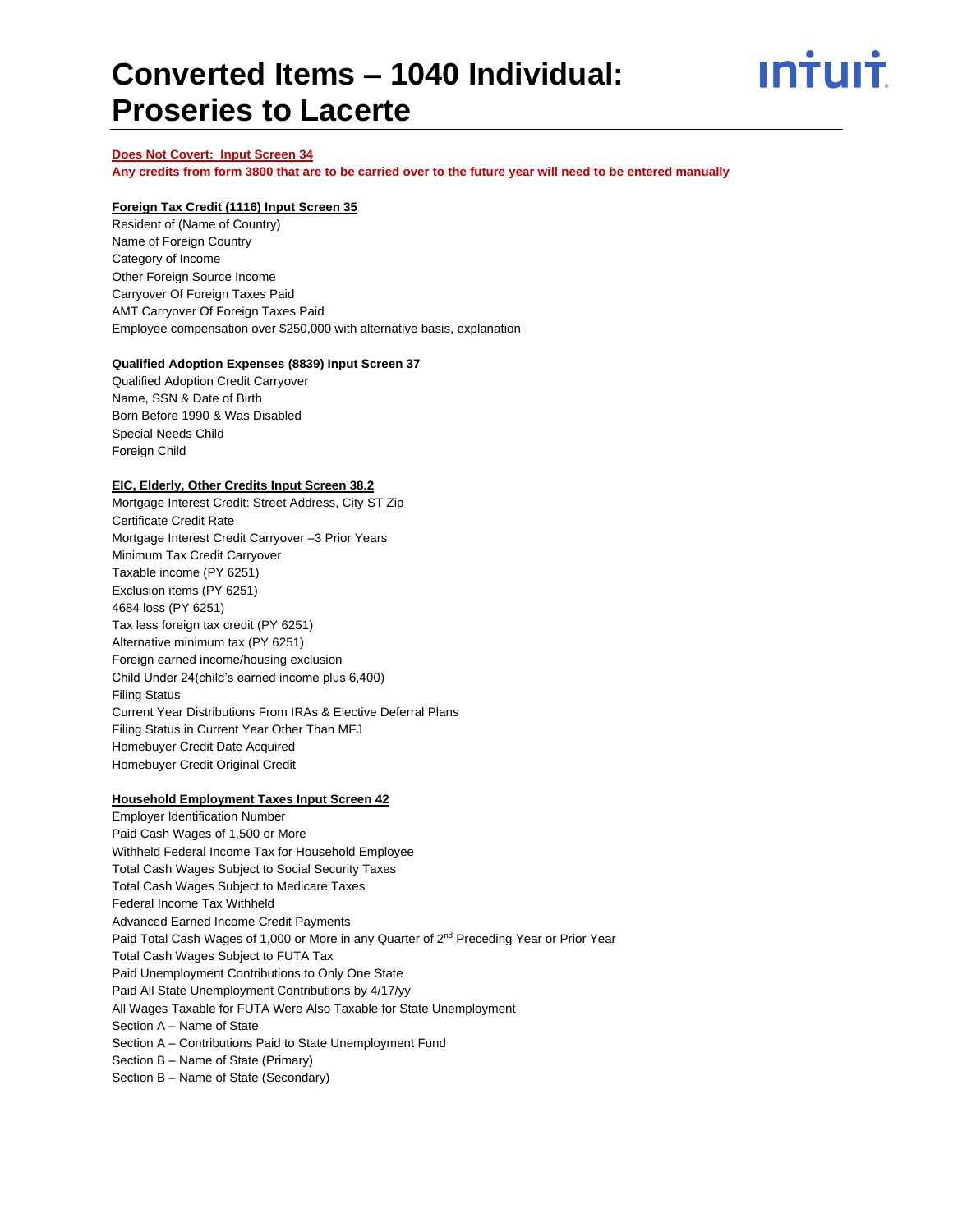

# **Tax for Children Under 18 (8615) Input Screen 43**

Tax for Children Under 18 – Name & SSN

# **Parent's Election to Report Child's Income Input Screen 44**

Child's Name & SSN Reportable Income Dividends received as a nominee Non-taxable dividends

# **Self-Employment Tax (Schedule SE) Input Screen 45**

Exempt & Filed Form 4361 Exempt & Filed Form 4029

# **Prior Year Summary (for Comparison) Input Screen 48**

Includes summary of all income, deductions, credits, & withholdings for current year to be transferred to prior year screen during Proforma to next year's program

# **Injured Spouse Claim & Allocation Input Screen 71**

Injured Spouse: 1=Taxpayer, 2=Spouse Refund Check Payable to Injured Spouse Only Main Home Was in a Community Property State Name of Community Property State(s)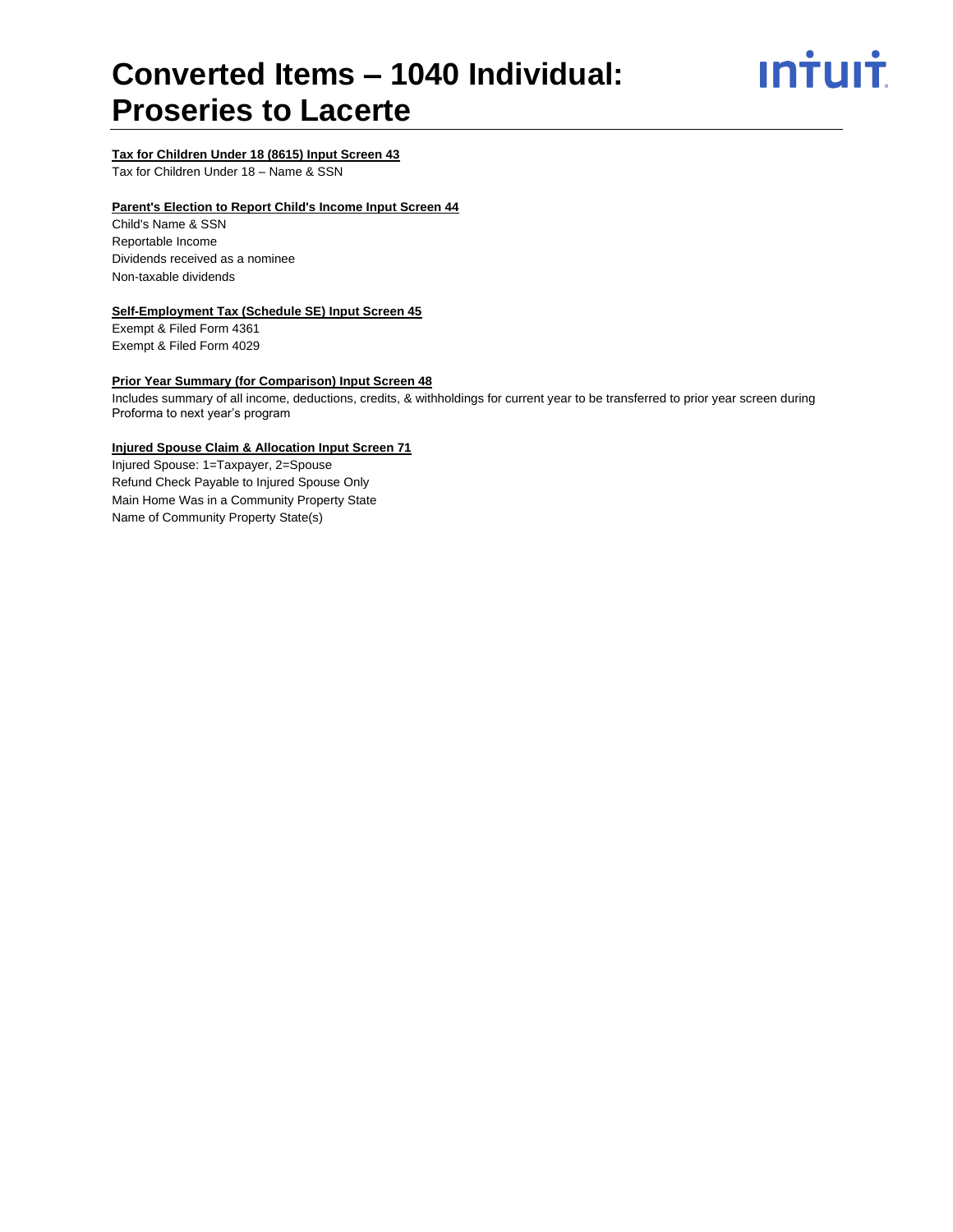

# **Client Information Input Screen 1**

Partnership General Information Fiscal Year End (mm) Date Business Began (m/d/y) Business Code Business Activity Product or Service Final Return Accounting Method Other Accounting Method Tax Shelter Registration Number Type of Entity Tax Matters Partner Partner's Capital Account State Return

# **Invoice, Letter, Filing Instructions Input Screen 2.2**

Prior Year Preparation Fee (Memo Only) IRS Center Salutation

#### **Miscellaneous Information Input Screen 3**

Type of Entity Filing if Other Allow Preparer / IRS Discussion: Yes, 2=No, 3=Blank Rounding Partner Number Partner's capital accounts if "other" Tax Matter Partner Representative if Entity Converted client - Do Not Remove The Check Mark

# **Other Information (Schedule B) Input Screen 5**

Partners in This Partnership were a disregarded entity. Foreign or Domestic corporation, Partnership or Trust own, directly or indirectly an interest of more than 50% in profit, loss or capital of the partnership. Individual or estate owns, directly or indirectly, 50% or more in profit, loss or capital of the partnership. Partnership owned directly more than 20% or owned, directly or directly, more than 50% of the voting power of any foreign or domestic corporation. Partnership owned directly an interest of 20% or own, directly or indirectly an interest of 50% in the profit/loss or capital of foreign or domestic partnership. Partnership is a Publicly Traded Partnership Name of Foreign Country Partnership is a Grantor of a Foreign Trust Partnership is making a Sec 754 election

# **Extensions Input Screen 6**

Qualifies Under Reg. Sec. 1.6081-5

# **Partner Information Input Screen 7**

Partner General Information Type of Entity If LLC, Federal Classification Nominee General Partner or LLC Manager Passive Partner Foreign Partner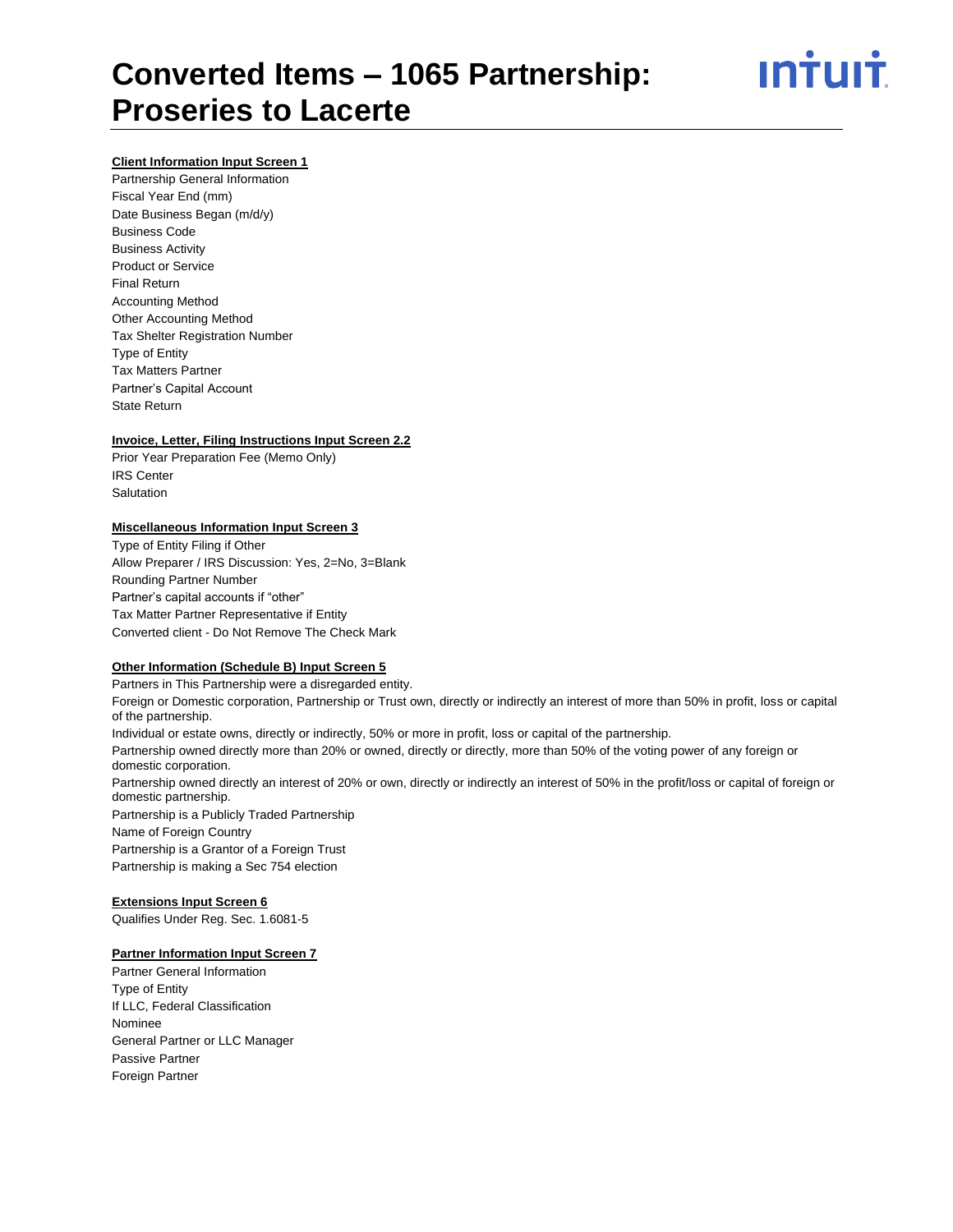ın<del>i</del>uı<del>i</del>

# **Partner Percentages Input Screen 8**

Profit Sharing – End of Year Loss Sharing – End of Year Ownership of Capital – End of Year

# **Cost of Goods Sold (Schedule A) Input Screen 11**

Additional Section 263A Costs Beginning Inventory Ending Inventory Method: Cost Method: Lower of Cost or Market Other Method LIFO Inventory Method Adopted Closing Inventory under LIFO Rules of Section 263A Apply

# **Farm Income (Schedule F) Input Screen 12**

Agricultural Activity Code Accounting Method: Cash, 2=Accrual Did Not Materially Participate (Sch. F Only) this business activity is within the gulf opportunity zone Ending Inventory of Livestock, Etc. – Accrual Method

# **Deductions Input Screen 13**

Allocation method

# **Depreciation (4562) Input Screen 14**

Description of Property Form Number of Form **Category** Date Placed in Service Cost or Basis Method Life or Class Life Half-Year, 2=Mid-Quarter Amortization Code Section Prior Section 179 Expense Prior Depreciation Basis Reduction (ITC, etc.) AMT – Basis AMT – Real Property, 2=Leased Personal Property (Pre-1987) Percentage of Business Use (.xxxx) General Asset Account Election Alternative Depreciation System (ADS) 150% DB Instead of 200% DB (MACRS Only) IRS Tables, 2=DB/SL Formula (MACRS) Qualified Indian Reservation Property Qualified Disaster Property Listed Property Date Sold or Disposed of (m/d/y or -m/d/y) Elect Simplified Method Sales Price Expenses of Sale Blank=1245, 1-1250, 2=1252, 3=1254, 4=1255 Section 1250 Applicable Percentage, if Not 100% (.xxx)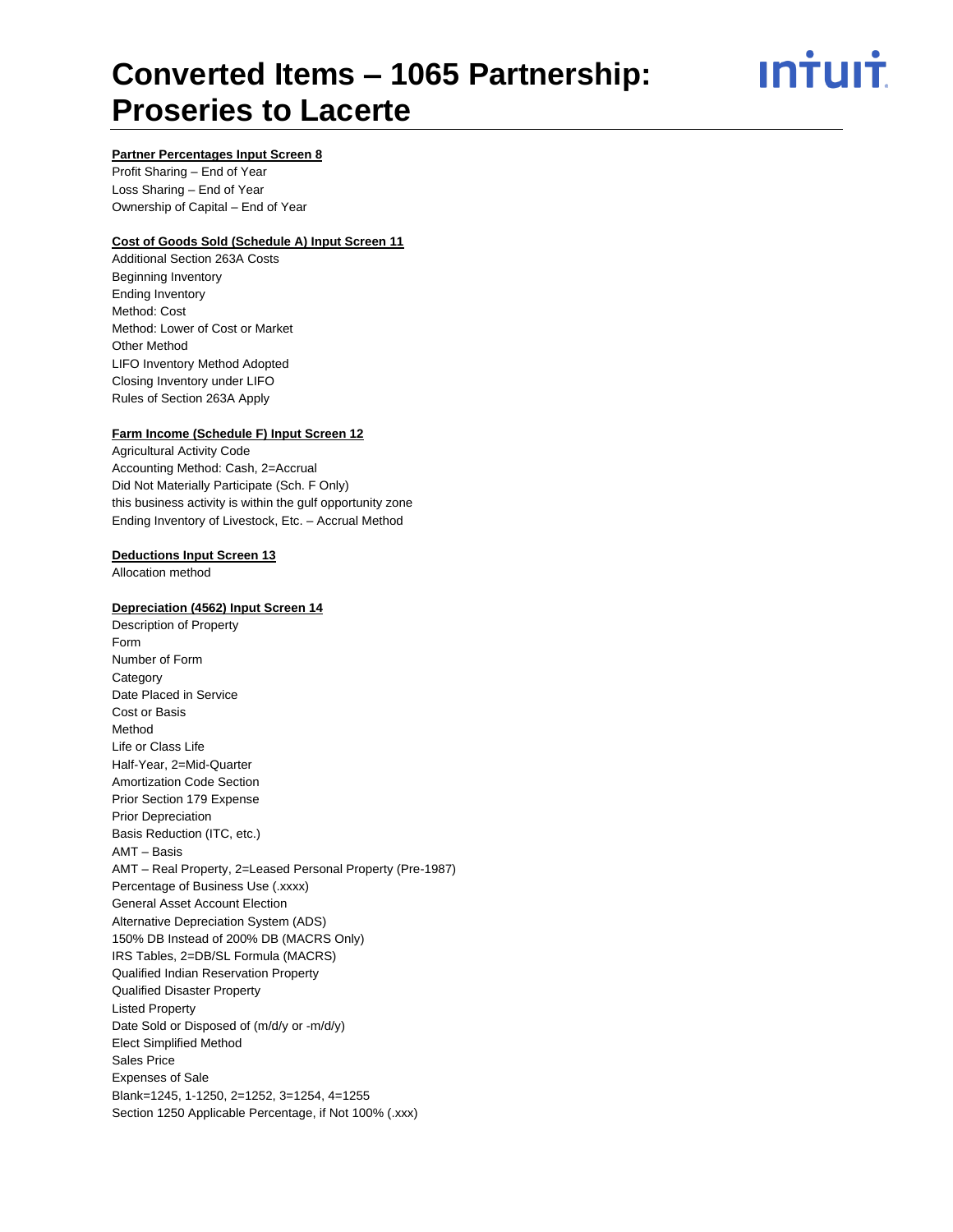ın†uı†

# **Rental Real Estate Activities (Form 8825) Input Screen 17**

Kind of Property Street address **City State** Zip code This Business Activity is Within the Gulf Opportunity Zone Other Expenses

# **Dispositions (Schedule D, 4797, Etc.) Input Screen 19**

Description of Property Date Acquired (m/d/y or -m/d/y) Date Sold (m/d/y or -m/d/y) Short-Term, 2=Long-Term Gross Profit Ratio (.xxxx Or 100%) Prior Years' Payments Ordinary Income (-None, Triggers 4797) Disposition of Asset w/ Prior Section 179 expense Like-Kind Property Received – Description Like-Kind Property Received – Date Property Identified (m/d/y) Like-Kind Property Received – Date Property Received (m/d/y) Related Party: General Information Taxpayer ID Number Relationship to Taxpayer Marketable Security

# **Credits Input Screen 20.1**

Indian Employment Credit – 1993 Qualified Wages Indian Employment Credit – 1993 Qualified Health Insurance 8941 Employees

#### **Low-Income Housing Input Screen 21**

Kind of Building Building ID Number Date Placed in Service (m/d/y) Newly Constructed or Existing Building, 2=Section 42(e) Rehabilitation Expenditure Partnership Does Not Have Form 8609 Issued By the Housing Credit Agency Building Qualified as Part of a Low-Income Housing Project & Met Section 42 Requirements: Yes, 2=No Decrease in the Building's Qualified Basis for This Tax Year Eligible Basis from Form 8609, Part II. Line 7b Low-Income Portion (Line2) (.xxxx) Credit % from Form 8609, Part I, Line 2 (.xxxx) Maximum Housing Credit Available from Form 8609, Part I, Line 1b

#### **Other Schedule K Items Input Screen 22**

Other Income (Loss) Other Deductions Other Sec 59 (e) (2) election expenses Real Estate Rehab. Expenditures Rental Real Estate Credits Other Rental Credits Other Credits Foreign Transactions – Foreign Country Foreign Income Sourced at Partnership Level – Listed Categories Deductions Allocation / Apportionable at Partnership Level – Listed Categories Reduction in Taxes Available for Credit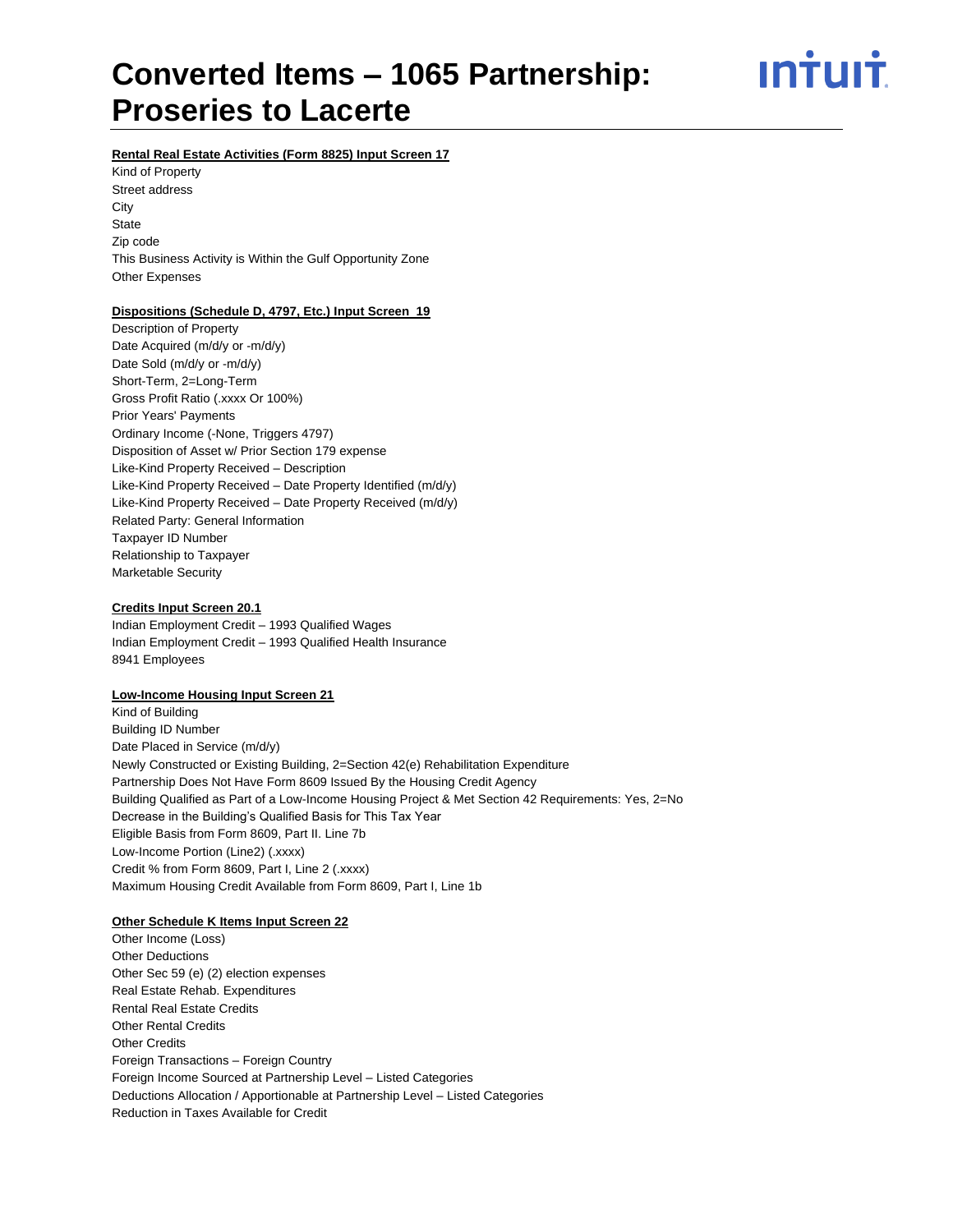<u>ıntuıt</u>

# **Other Schedule K Items Input Screen 22 (continued)**

Other Foreign Transactions Other AMT Items Other Items Section 179 Carryover

# **Passthrough Entity K-1 Information Input Screen 23**

Name of K-1 Entity Address of K-1 Entity Employer Identification Number

# **Balance Sheet (Assets) – Ending Amounts Only Input Screen 24**

Other Current Assets Other Investments Other Assets

# **Balance Sheet (Liabilities & Capital) – Ending Amounts Only Input Screen 24**

Other Current Liabilities Other Liabilities Partner's Capital Account

# **Schedule M-1 Input Screen 27.1**

Income on Schedule K Not Recorded on Books Expenses on Books Not on Schedule K – Non-Deductible Expenses Expenses on Books Not on Schedule K – Other Income on Books Not on Schedule K – Tax-Exempt Income Income on Books Not on Schedule K – Other Deductions on Sch. K Not Charged Against Book Income – Other

# **Schedule M-2 Input Screen 28**

Ending Capital

# **Schedule M-3 Input Screen Input Screen 27.2**

filing Schedule M-3 as alternative disclosure under Rev. Proc. 2004-45 complete columns (a) & (d) of Parts II & III Did the partnership file SEC Form 10-K Does the partnership prepare a certified audited? Non-tax basis statement Reportable entity partner Identifying number Maximum percentage owned Type of Income statement prepared Accounting st&ards for Worldwide consolidated income Net income from non includible foreign entities Net loss from non includible foreign entities Net income from non includible US entities Net loss from non includible US entities Net income/loss from other foreign disregarded entities Net income/loss from other US disregarded entities Net Income (Loss) Reconciliation Income or Loss from Equity Method Foreign Corporations Gross Foreign Dividends Not Previously Taxed Subpart F, QEF, & Similar Income Inclusions Gross Foreign Distributions Previously Taxed Income or Loss from Equity Method US Corporations US dividends not eliminated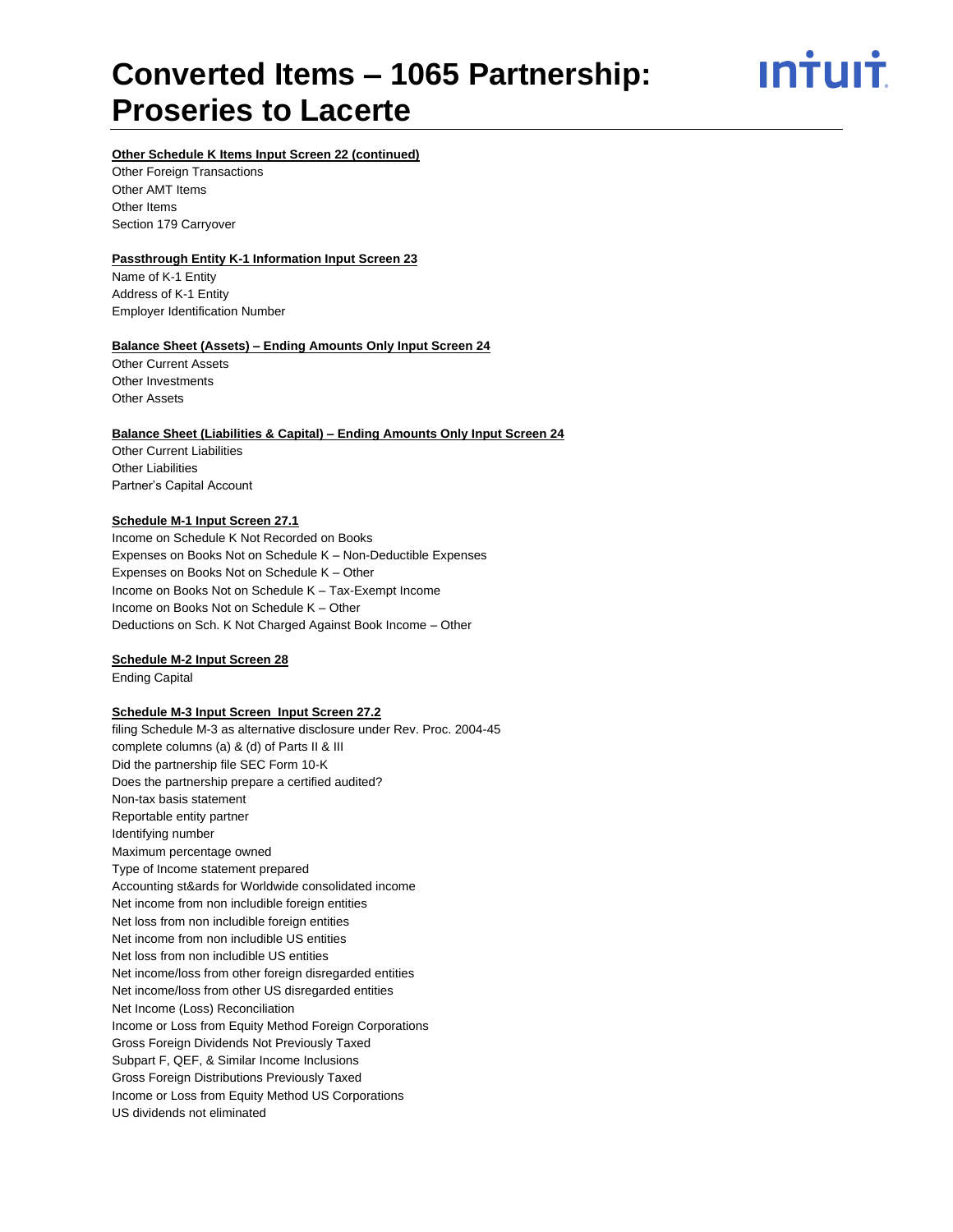

# **Schedule M-3 Input Screen Input Screen 27.2 (continued)**

Income or Loss from US Partnerships Income or Loss from Foreign Partnerships Income or Loss from Other Pass-through Entities Items Relating Reportable Transactions Worthless Stock Losses Adjustments to eliminate transactions between includible & non includible entities. Adjustments to reconcile income statement period to tax year. Other Income/Loss Items with Differences

# **Schedule K-1 Supplemental Information Input Screen 31**

Schedule K-1 Supplemental Information

# **Special Allocations Input Screen 28**

Beginning Capital

#### **Partner Schedule K-1 Misc. Information Input Screen 32**

Final K-1: 1=Yes, 2=No

# **Prior Year Summary (for Comparison) Input Screen 35**

Includes summary of all income, deductions, credits, & withholdings for current year to be transferred to prior year screen during Proforma to next year's program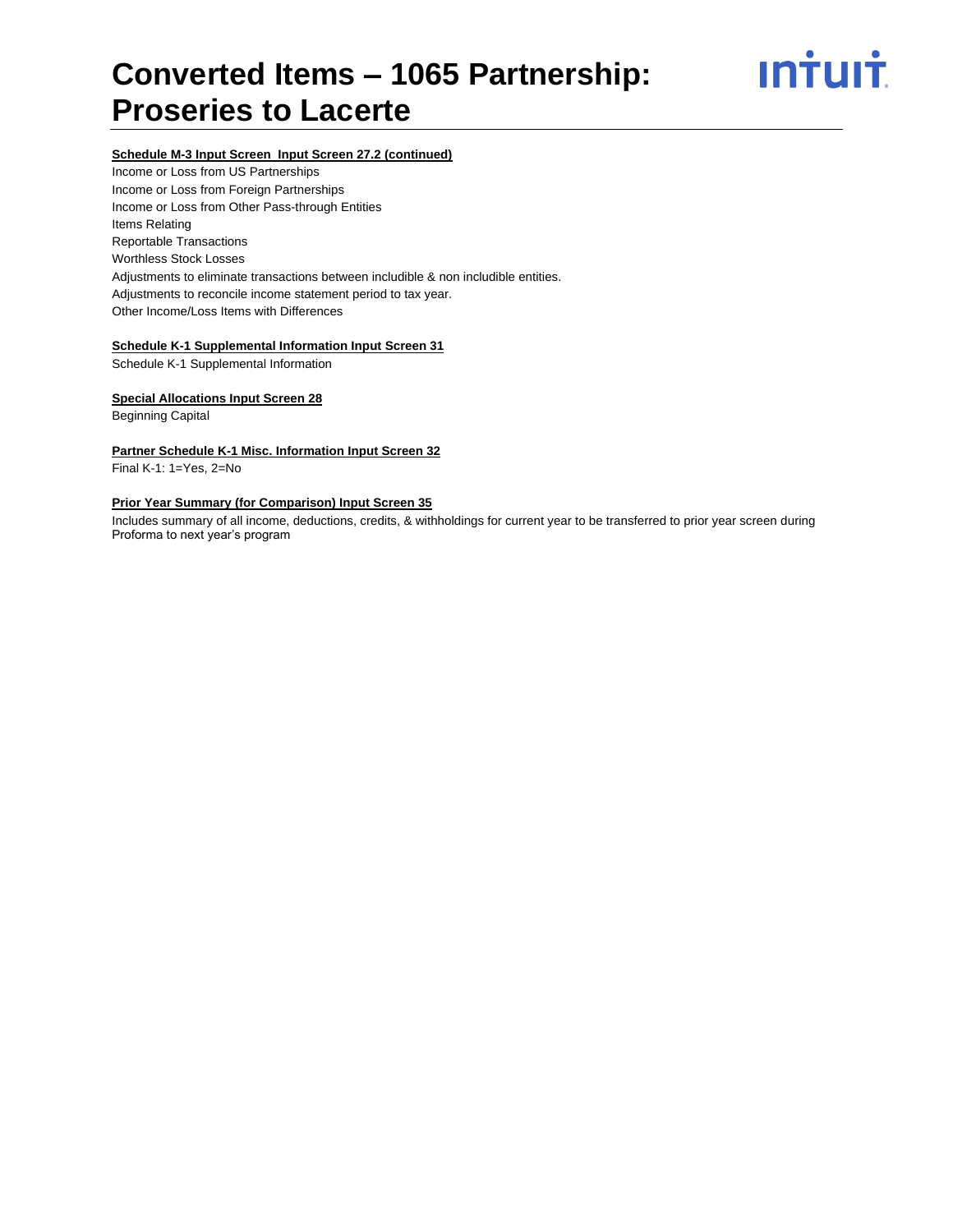# **Client Information Input Screen 1**

General Corporation Information Fiscal Year End (mm) Date Incorporated (m/d/y) Business Code Business Activity Product or Service Accounting Method (Cash or Accrual) Other Method (Specify) Number of Shareholders

#### **Officer Information Input Screen 2**

Officer Name Social Security Number Time Devoted to Business % of Common Stock Owned (xx.xx) % of Preferred Stock Owned (xx.xx)

### **Affiliations Schedule (851) Input Screen 3**

Common Parent Name, if Different Affiliate General Information Voting Stock Information This Corporation Had More than One Class of Stock Outstanding This Member Had an Agreement in Existence by Which Persons that Were Not Members of the Affiliated Group Could Acquire Stock or Acquire Voting Power in the Corporation from this Corporation or Another Corporation Percentage of the Value of the Outstanding Stock that the Person(s) Could Acquire (xxx.xx) Percentage of the Value of the Outstanding Voting Stock that the Person(s) Could Acquire (xxx.xx) If the Arrangement Was Associated, etc.

#### **Miscellaneous / Other Information Input Screen 4.1**

Title of Signing Officer Allow Preparer / IRS Discussion: Converted client - Do Not Remove The Check Mark. Type of entity Parent Name Parent ID Number Foreign Person Owns Over 25% of Corporation's Stock Percentage Owned by Foreign Person (xxx.xx) Foreign Owner's Country Number of Forms 5472 Attached Direct Deposit of Refund Name of Bank (Memo Only) Routing Number Depositor Account Number Type of Account: Checking/Savings Print Corporation's Phone Number (from form 8050) Corporation Owned Foreign Disregarded Entity Foreign Partnership Name Foreign Partnership EIN Forms Filed Tax Matters Partner Number of Forms 8858 Attached Number of Forms 8865 Attached Distribution From or Grantor of Foreign Trust Corporation is a Shareholder of a Controlled Foreign Corporation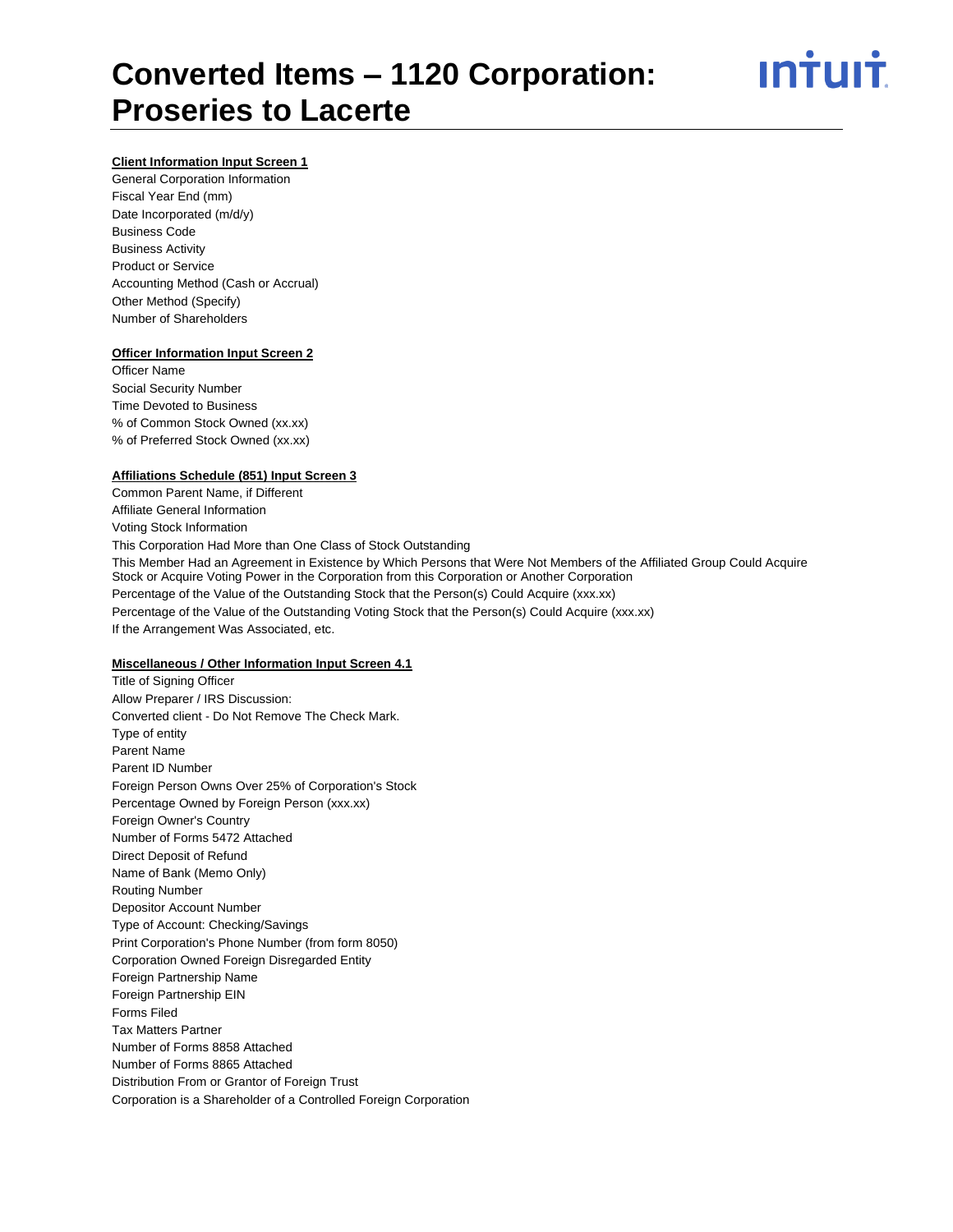ın<del>i</del>uı<del>i</del>

# **Miscellaneous / Other Information Input Screen 4.1 (continued)**

Country of Foreign Bank Account Number of Forms 8873 Attached

#### **Invoice & Letter Input Screen 5.1**

Prior Year Preparation Fee (Memo Only) IRS Center Salutation

#### **20% Direct or 50% Direct/Indirect Owners (Sch PH) Input Screen 6**

General Information about Owner Federal Identification Number % of Common Stock Owned (xxx.xx) % of Preferred Stock Owned (xxx.xx)

#### **20% Direct or 50% Direct/Indirect Owned Entities Input Screen 7**

Entity type Name Federal Identification Number Country of Incorporation/Organization, if not U.S. Percentage Owned (xxx.xx)

# **Foreign Owned Corporation Information (5472) Input Screen 8**

Country of Incorporation Country(ies) of Filing Income Tax Return as a Resident Principal Country(ies) Where Business is Conducted Consolidated Filing of Form 5472 If Foreign Person Owned at Least 50% of the Reporting Corporation Direct 25% Shareholder(s) Ultimate Indirect 25% Shareholder(s) – General Information Related Party: General Information Principal Business Activity Code Principal Business Activity Principal Country(ies) Where Business is Conducted Country(ies) of Filing Income Tax Return as a Resident Type of Party: Foreign Person, U.S. Person Type of Relationship Information Reasonable Estimates are Used

#### **Controlled Group Apportionment Consent Input Screen 9**

Name ID Number Taxable Year Ended (m/d/y)

# **Estimates Input Screen 10**

Overpayment applied from prior year 1<sup>st</sup> Installment Voucher Amount (Memo Only) 2<sup>nd</sup> Installment Voucher Amount (Memo Only) 3<sup>rd</sup> Installment Voucher Amount (Memo Only) 4<sup>th</sup> Installment Voucher Amount (Memo Only) Credit to Next Year (Options 1 & 4 Only) Large Corporation Determination –three preceding years

# **Penalties & Interest Input Screen 11**

Prior Year Tax Large Corporation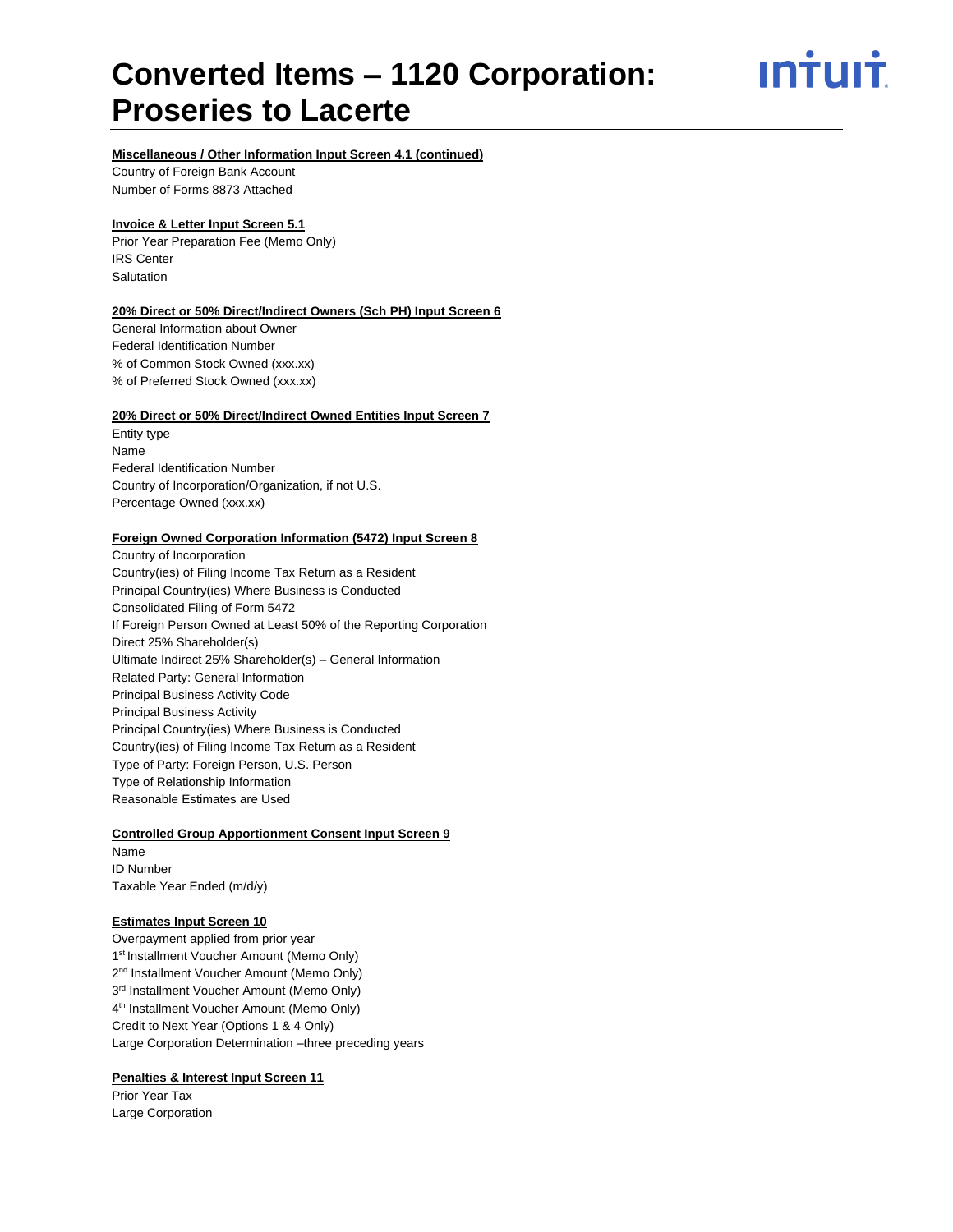<u>ıntuıt</u>

# **Income Input Screen 13**

Interest US Gov't interest included in Interest

# **Cost of Goods Sold Input Screen 14**

Additional Section 263A Costs Other Costs Ending Inventory Cost Lower of Cost or Market Other Method Rules of Section 263a Apply

## **Disposition (Schedule D, 4797, Etc.) Input Screen 15**

Description of Property Date Acquired (m/d/y or -m/d/y) Date Sold (m/d/y or -m/d/y) 1=Short-Term, 2=Long-Term Gross Profit Ratio (.xxxx Or 100%) (Form 6252) Prior Years' Payments Ordinary Income Like- Kind Property Received – Description Like-Kind Property Received – Date Property Identified (m/d/y) Like-Kind Property Received – Date Property Received (m/d/y) Related Party: General Information Relationship to Taxpayer Marketable Security

#### **K-1 Information Input Screen 16**

Name of K-1 Entity Employer Identification Number Tax Shelter Registration Number

# **Rental / Other Passive Activities Input Screen 18**

Description of Property/Activity Entire disposition Prior Unallowed (Federal) – Advertising Prior Unallowed (Federal) – Bad Debts Prior Unallowed (Federal) – Compensation Of Officers Prior Unallowed (Federal) – Cost Of Goods Prior Unallowed (Federal) – Depletion Prior Unallowed (Federal) – Depreciation Prior Unallowed (Federal) – Interest Prior Unallowed (Federal) – Repairs Prior Unallowed (Federal) – Rents – Real & Personal Property Prior Unallowed (Federal) – Salaries & Wages Prior Unallowed (Federal) – Taxes Prior Unallowed (Federal) – Other Deductions Prior Unallowed (Federal) – Short-Term Capital Losses Prior Unallowed (Federal) – Form 4797 Losses

# **Deductions Input Screen 20**

Depreciation – Section 179 carryover Cash Contributions Taxes – Other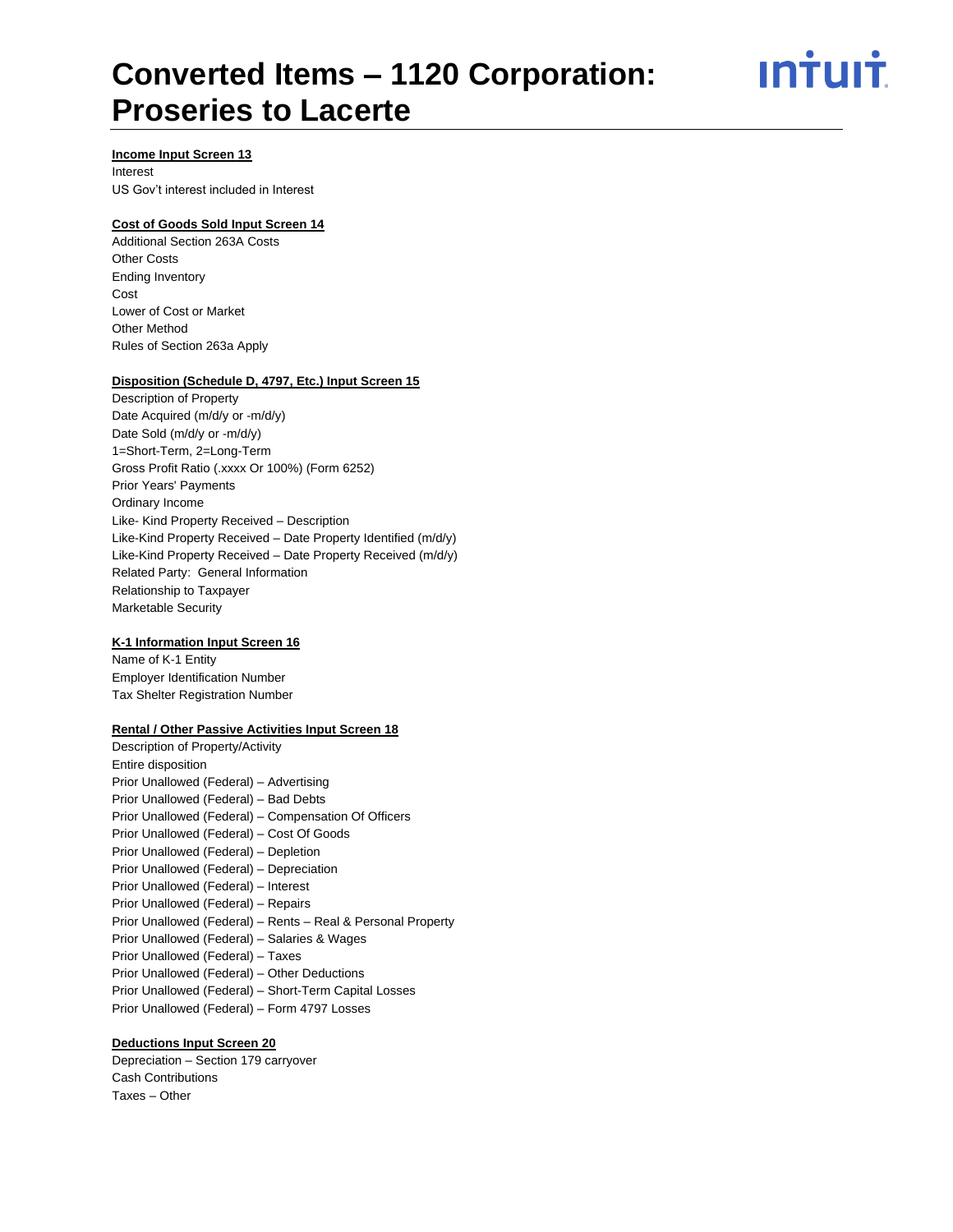<u>ıntuıt</u>

**Depreciation (4562) Input Screen 21**

Description of Property Form **Category** Date Placed in Service Qualified Disaster Area Cost or Basis Method Life or Class Life 1=Half-Year, 2=Mid-Quarter Amortization Code Section Prior Section 179 Expense Prior Depreciation Basis Reduction (ITC, Etc.) AMT – Basis AMT – Real Property, 2=Leased Personal Property (Pre-1987) AMT – Current Depreciation AMT – Prior Depreciation (MACRS Only) ACE – Basis ACE – Life ACE – Current Depreciation (-1 if None) ACE – Prior Depreciation Percentage of Business Use (.xxxx) General Asset Account Election Alternative Depreciation System (ADS) 1=150% DB, 2=200% DB (% MACRS) 1=IRS Tables, 2=DB/SL Formula (MACRS) Qualified Indian Reservation Property Listed Property Sport Utility Vehicle Over 6,000 Pounds Date Traded Date Sold or Disposed of (m/d/y or -m/d/y) Sales Price (-1 if None) Expenses of Sale Blank=1245, 1=1250, 2=1252, 3=1254, 4=1255 Section 1250 Applicable Percentage, if Not 100% (.xxx)

#### **Regular Net Operating Loss Deduction Input Screen 23.1**

Current year net operating loss Regular Net Operating Loss Carryovers

# **AMT Net Operating Loss Deduction Input Screen 23.2**

Current year net operating loss AMT Net Operating Loss Carryovers

#### **Contribution Carryovers Input Screen 24**

Current year contribution subject to the 10% limitation Regular Carryovers from 1<sup>st</sup> to 4<sup>th</sup> Preceding Periods

#### **Noncash Contributions Input Screen 25**

Donee – General Information about Organization

# **General Business Credits Input Screen 28,1**

Eligible small business Carryforward Of Empowerment Zone Employment Credit To Current Year Indian Employment Credit: Qualified Wages 1993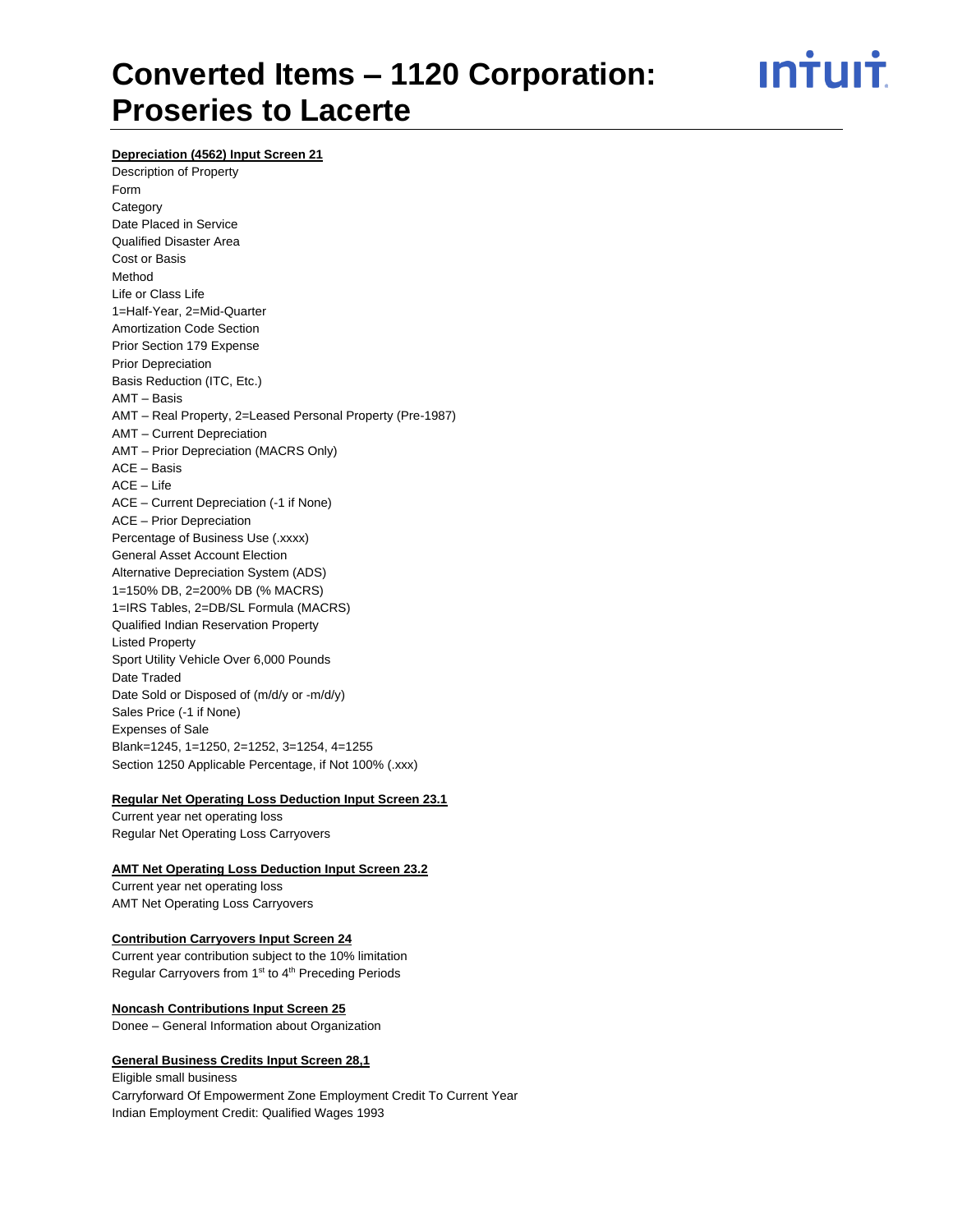

# **General Business Credits Input Screen 28,1 (continued)**

Indian Employment Credit: Qualified Health Insurance 1993 Gen. Business Credit Carryover To Next Year Small Employer Health Insurance Premiums Credit-Name

# **Schedule A (8609) / LIH Recapture (8611) Input Screen 28.2**

Building ID Number Date Placed in Service (m/d/y) 1=Newly Constructed or Existing Building, 2=Section 42(e) Rehabilitation Expenditure Corporation Does Not Have Form 8609 Issued By the Housing Credit Agency Building Qualified as Part of Low-Income Housing Project & Met Section 42 Requirements: 1=Yes, 2=No Decrease in the Building's Qualified Basis for This Tax Year Eligible Basis from Form 8609, Part II, Line 7b Low-Income Portion (.xxxx) Credit Percentage from Form 8609, Part I, Line 2 (.xxxx) Maximum Housing Credit Available from Form 8609, Part I, Line 1b

#### **Does Not Covert: Input Screen 28.3**

**Any credits from form 3800 that are to be carried over to the future year will need to be entered manually**

#### **Other Credits Input Screen 31.1**

Minimum tax credit carryover Prior year AMT

# **Alternative Minimum Tax (4626) Input Screen 33**

Small Corporation Determination – Gross Receipts (3 Preceding Years) Corporation is a Former AMT Small Corporation Change Date (m/d/y) Small Corporation Exemption: 1=Yes, 2=No

#### **Schedule PH Input Screen 34**

Amounts Excluded Under Section 543(a)(1)(A), 543(a)(1)(B) Less Adjustments Described in Section 543(b)(2)(A) Less Adjustments Described in Section 543(b)(2)(B) War Profits & Excess Profits Taxes Not Deducted Names & Addresses of Persons Who Rented or Used Property Subject to 545(b)(6)

#### **Balance Sheet (Assets) – Ending Amounts Only Input Screen 37**

Cash Accounts Receivable Less Allowance for Bad Debts Inventories, if Different from Screen 14 U.S. Government Obligations Tax-Exempt Securities Other Current Assets Loans to Stockholders Mortgage & Real Estate Loans Other Investments Buildings & Other Depreciable Assets Less Accumulated Depreciation Depleteable Assets Less Accumulated Depletion L& (Net of Any Amortization) Intangible Assets Less Accumulated Amortization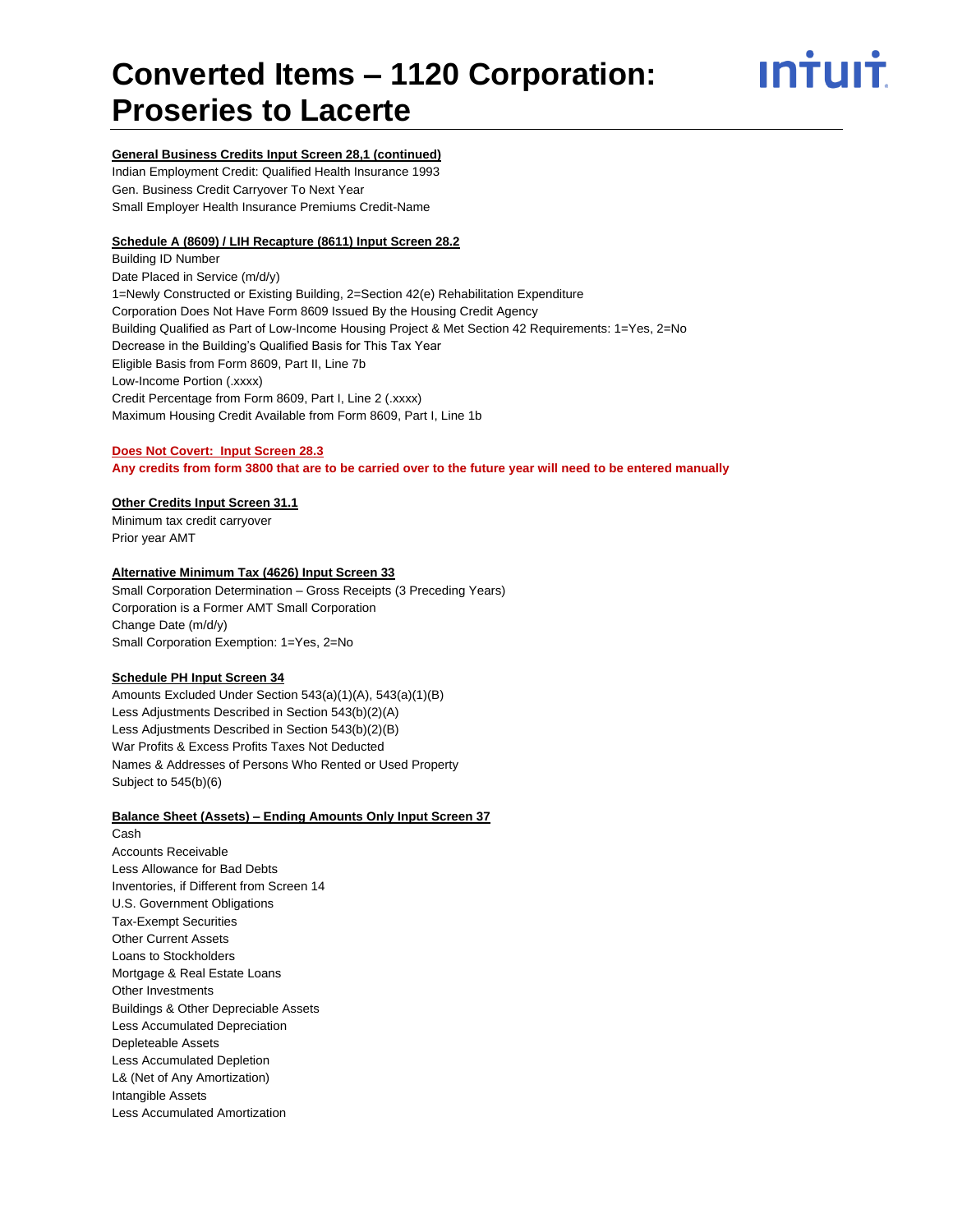INTUIT

# **Balance Sheet (Liabilities & Capital) – Ending Amounts Only Input Screen 37**

Accounts Payable Mortgages, Notes Payable – Current Year Other Current Liabilities Loans from Stockholders Mortgages, Notes Payable – Long-Term Other Liabilities Preferred Stock Common Stock

# **Balance Sheet (Miscellaneous) Input Screen 38**

Current Year Book Depreciation (Table or Dollar Amount) Current Year Book Amortization (Table or Dollar Amount)

#### **Schedule M-1 Input Screen 39.1**

Income Subject to Tax Not Recorded on Books Expenses on Books Not Included on Return – Other Income on Books Not Included on this Return – Other Deductions Not Charged Against Book Income – Other

#### **Schedule M-3 Input Screen 39.2**

Filing Schedule M-3 as Alternative Disclosure Under Rev. Proc. 2007-45 Did the corp. file SEC Form 10-K for its income statement period... Did the corp. prepare a certified audited non-tax-basis income statement... Did the corp. prepare a non-tax-basis income statement for the period... If Corporation's Income Statement Has Been Restated… Any of Corporation's Voting Common Stock is Publicly Traded Symbol of Primary U.S. Publicly Traded Voting Common Stock Stock's CUSIP Number Accounting St&ard used Net Income or Loss from Non-includible Foreign Entities Net Income or Loss from Non-includible U.S. Entities Net Income or Loss from Other Includible Entities Adjustment to eliminations of transactions between includible entities & Non-includible entities Complete Column A & Column D of parts II & III Income or Loss from Equity Method Foreign Corporations: Entity Name Gross Foreign Dividends Not Previously Taxed: Dividend Payer Subpart F, QEF, & Similar Income Inclusions: Entity Name Section 78 Gross-Up: Entity Name Gross Foreign Distributions Previously Taxed: Entity Name Income or Loss from Equity Method U.S. Corporations: Entity Name U.S. Dividends Not Eliminated in Tax Consolidation: Dividend Payer Minority Interest for Includible Corporations: Entity Name Income or Loss from U.S. Partnerships: Partnership Name Income or Loss from Foreign Partnerships: Partnership Name Income or Loss from Other Passthrough Entities: Entity Name Worthless Stock Losses Other Income / Loss Items With Differences Research & Development Costs Section 118 Exclusion Other Expenses / Deduction Items With Differences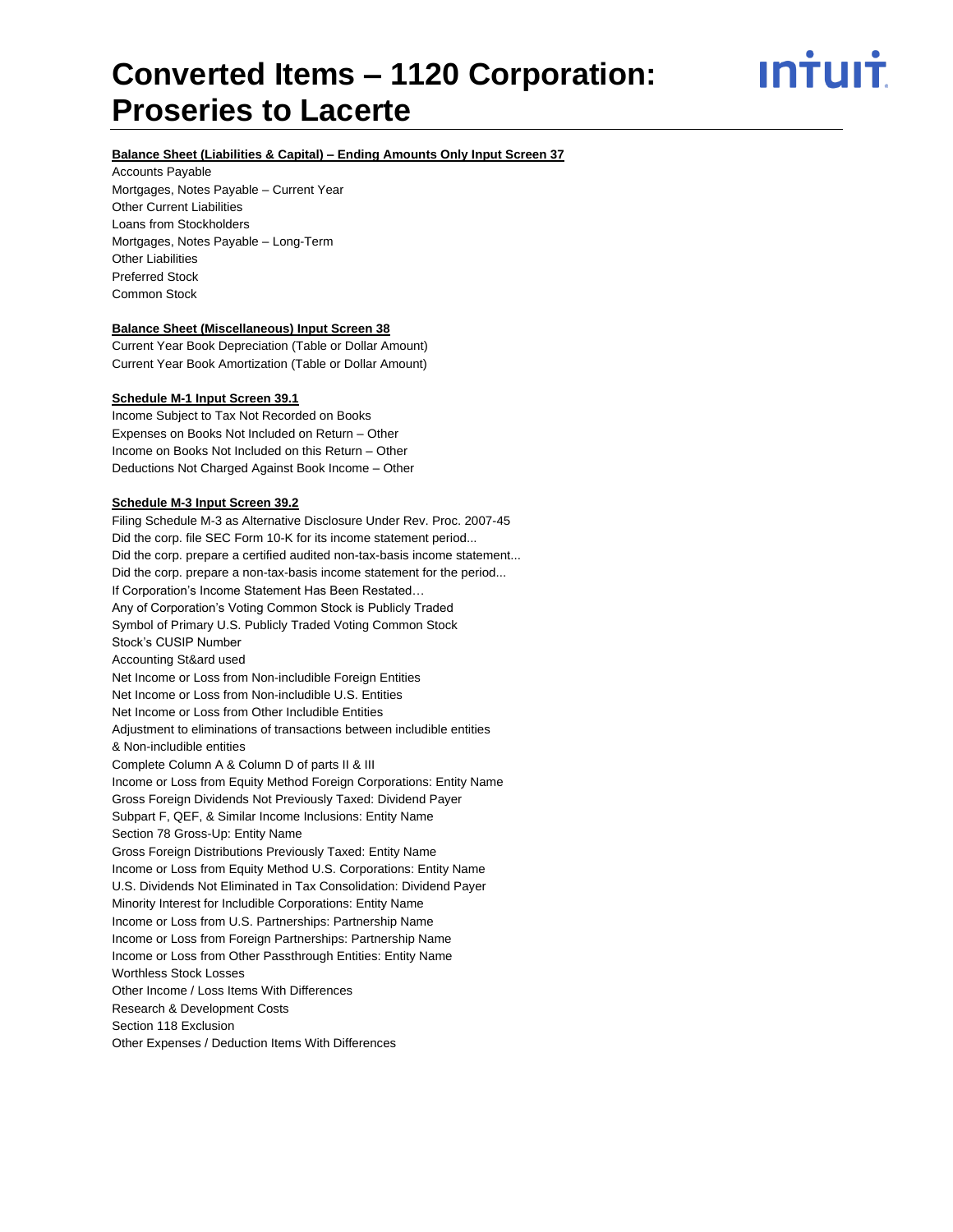

# **Prior Year Summary (for Comparison) Input Screen 43**

Includes summary of all income, deductions, credits, & withholdings for current year to be transferred to prior year screen during Proforma to next year's program

# **Homeowners Associations (1120-H) Input Screen 54.1**

Homeowner's Association (Mandatory) Type of Association Taxable Interest if Different Other Income if Different Taxes Licenses Other Deductions Payments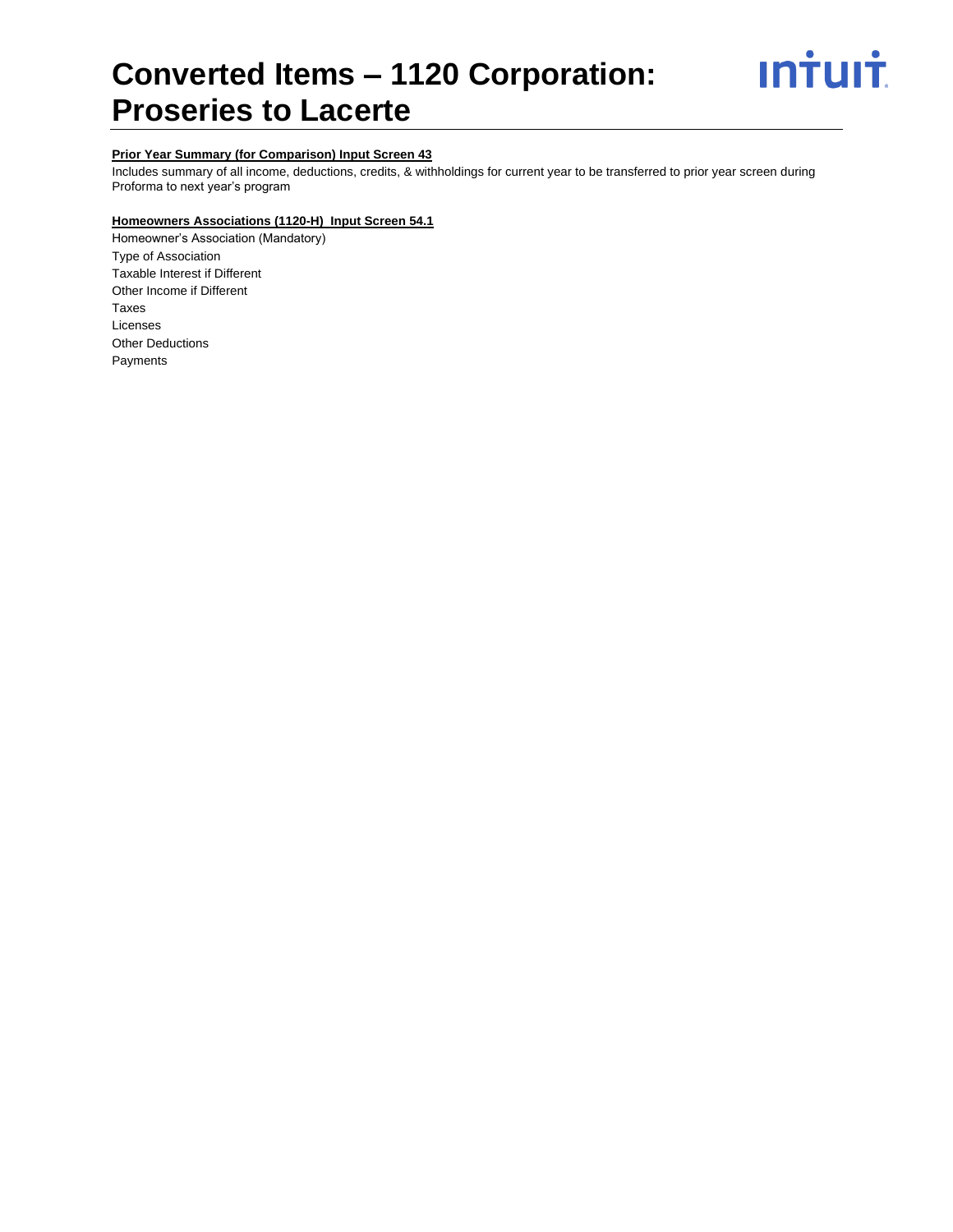<u>ıntuıt</u>

# **Client Information Input Screen 1**

General S Corporation Information Date Incorporated (m/d/y) Date Elected S Corporation (m/d/y) Fiscal year end (month) Business Code Business Activity Product or Service Accounting Method Other Accounting Method State Return

#### **Miscellaneous Info., Other Info. (Sch. B) Amended Return Input Screen 3.1**

Title of Signing Officer Corp is electing to be an S-corp. beginning w/ this tax year Final Return Change in corporate name Change in corporate address Amended return Allow Preparer / IRS Discussion: 1=Yes, 2=No, 3=Blank Corp own directly or indirectly 50% or more of voting stock of domestic corp. Converted client - Do Not Remove The Check Mark. Own Domestic Corporation – General Information Required to file 8918 Corp issued publicly offered debt instruments Member of controlled group (code 107) Corporation is Required to File Under Section 6111 Tax Shelter Registration Number Net Unrealized Built-In Gain – Federal Accumulated Earnings & Profits at Year-End (code 117) Direct Deposit of Refund Routing Number Depositor Account Number Type of Account Print Corporation's Phone Number Corporation Owned Foreign Disregarded Entity Number of Forms 8858 Attached Number of Forms 8865 Attached Foreign Partnership Name Foreign Partnership EIN Foreign Partnership Forms Filed Foreign Partnership Tax Matters Partner Corporation is a Shareholder of Controlled Foreign Corp. Number of Forms 5471 Attached Interest in Foreign Bank Account Name of Foreign Country Number of Forms 8873 Attached (Extraterritorial Income Exclusion) Was a qualified sub S subsidiary election terminated or revoked?

# **Invoice, Letter, Filing Instructions Input Screen 4.1**

Prior Year Preparation Fee (Memo Only) IRS Center Salutation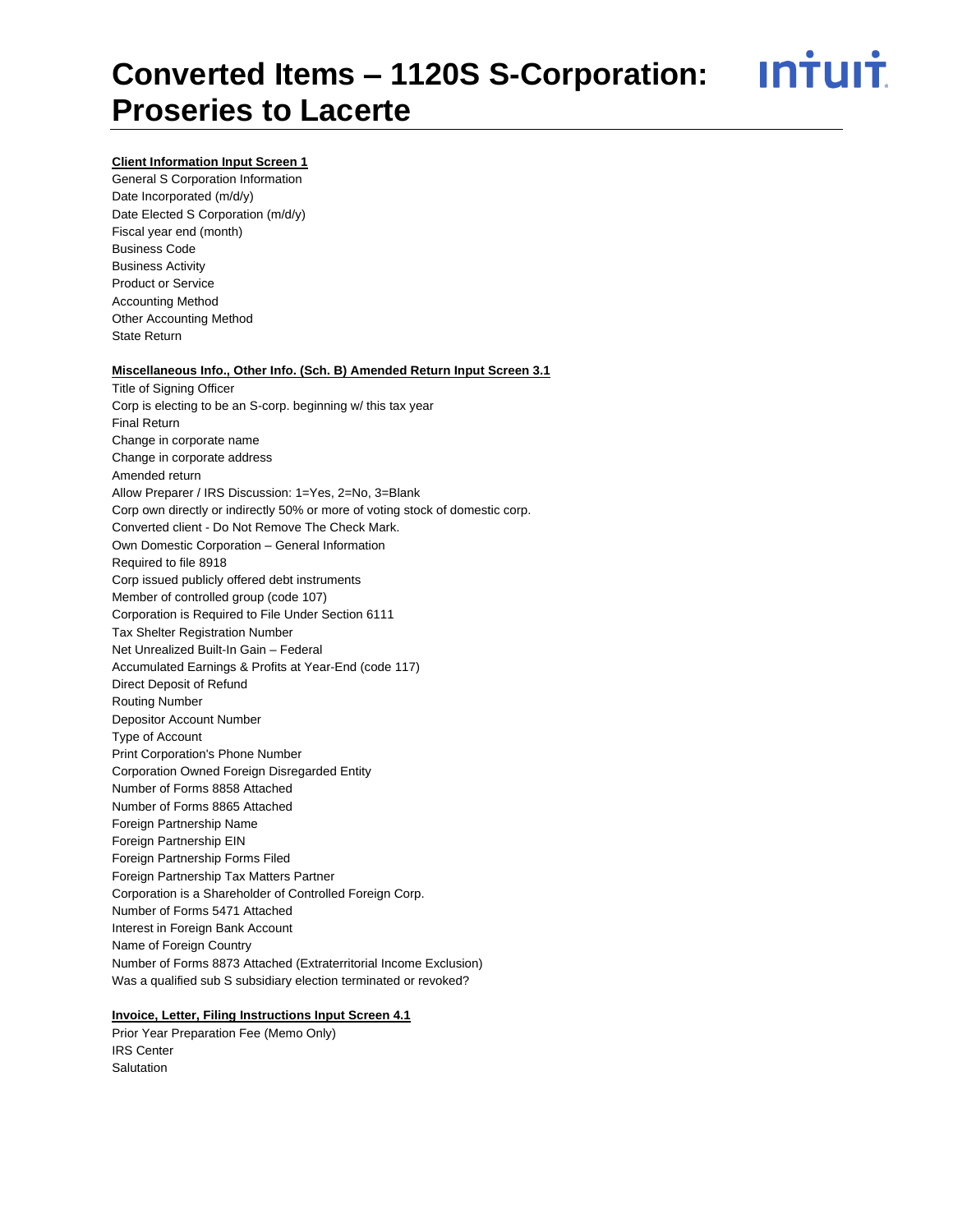<u>**Intuit**</u>

# **Shareholder Information Input Screen 5**

Identification Number Street Address **City State** ZIP Code Resident State Ownership %

# **Stock Ownership Input Screen 6**

Shareholder Name Number of Shares Owned at Year End

# **Shareholder's Basis Input Screen 9**

Stock Basis At Beginning Of Tax Year Prior Year Loss In Excess Of Basis Principal Amount Of Debt Owed To Shareholder At Beginning Of Tax Year Debt Basis At Beginning Of Tax Year, If Diff.

# **Estimates Input Screen 10**

Overpayment Applied From Prior Year

# **Penalties & Interest Input Screen 11**

Prior Year Excess Net Passive Income Tax Form 2220 Options Optional Annualized Methods: 1=Option 1, 2=Option 2, Blank=St&ard

# **Ordinary Income Input Screen 13**

Other Income

# **Cost of Goods Sold Input Screen 14**

Additional Section 263A Costs Other Costs Ending Inventory Inventory Method: Cost Inventory Method: Lower of Cost or Market Inventory Method: Other Method Rules of Section 263A Apply

# **Ordinary Deductions Input Screen 15**

Taxes other Other-Ordinary Deductions Allocation Method (M&atory) Other Information

# **Depreciation (4562) Input Screen 16**

Description of Property Form Activity Name or Number **Category** Gulf Opportunity Zone Asset: 1=Yes, 2=No Cost or Basis Method Life or Class Life 1=Half-Year, 2=Mid-Quarter Amortization Code Section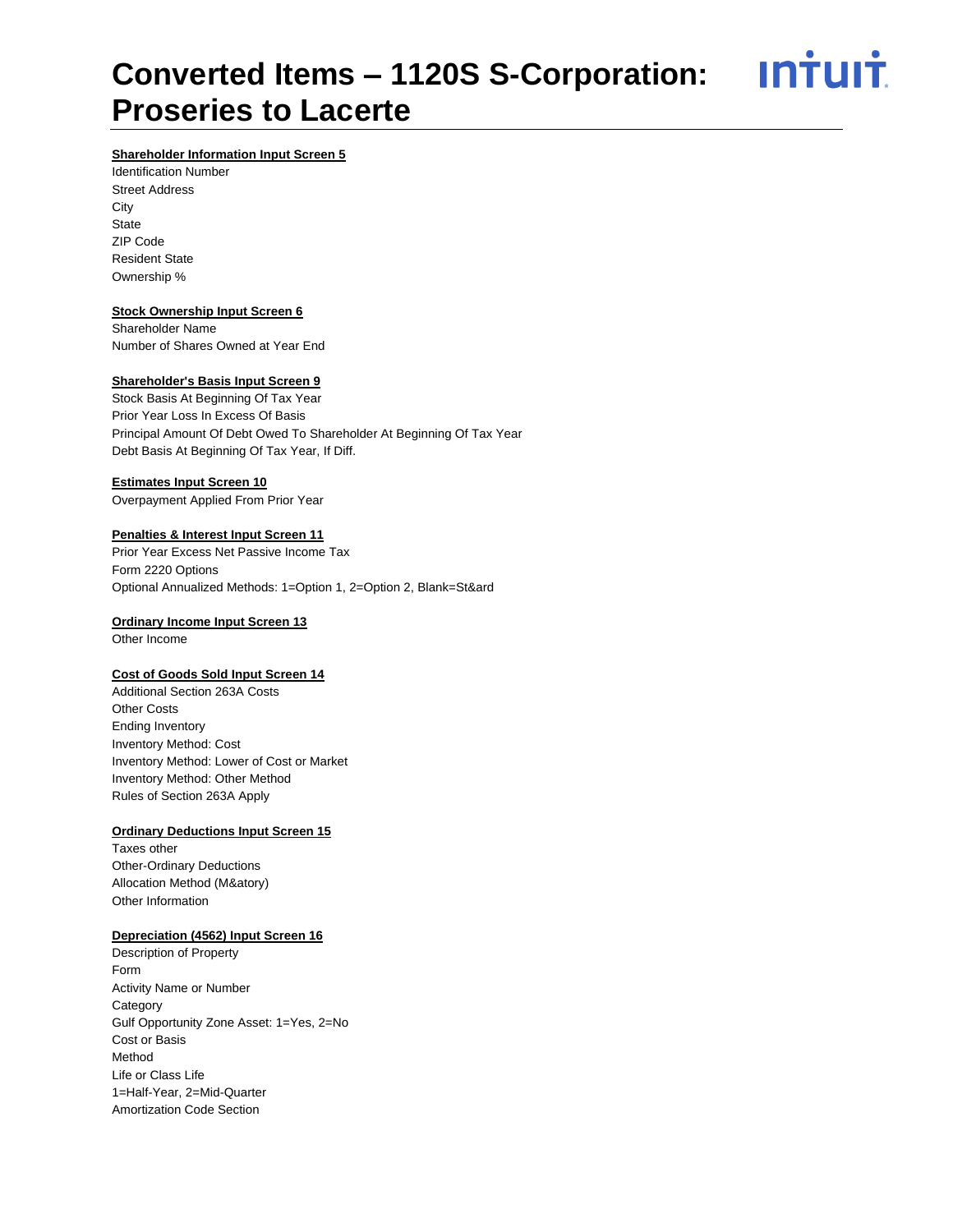<u>**Intuit**</u>

# **Depreciation (4562) Input Screen 16 (continued)**

Prior Section 179 Expense Prior Depreciation Basis Reduction (ITC, Etc.) AMT – Basis AMT – Real Property, 2=Leased Personal Property (Pre-1987) AMT – Prior Depreciation (MACRS Only) Percentage of Business Use (.xxxx) General Asset Account Election Alternative Depreciation System (ADS) 150% DB Instead of 200% DB (MACRS Only) 1=IRS Tables, 2=DB/SL Formula (MACRS) Qualified Indian Reservation Property Qualified Disaster Property Listed Property Sport Utility Vehicle Over 6,000 Pounds Date Sold or Disposed of (m/d/y or -m/d/y) Sales Price Expenses of Sale Simplified Method Blank=1245, 1=1250, 2=1252, 3=1254, 4=1255 Section 1250 Applicable Percentage, if Not 100% (.xxx) Total Gain (loss) Ordinary income portion under recapture rules

# **Farm Income / Expenses Input Screen 18**

Principal Product Employer ID Number (if Different) Agricultural Activity Code Accounting Method: Cash 2=Accrual Do Not Materially Participate Cost of Livestock, Produce Purchased During the Year Ending Inventory of Livestock, Etc.

# **Schedule K Income & Deductions Input Screen 20**

Other Income (Loss) Section 59(e) (2) Election Expenses Other Deductions Section 179 Carryover (Not oil & Gas Activities)

# **Rental Real Estate Activities (Form 8825) Worksheet Input Screen 21**

Kind of Property Street address **City State** Zip Code Type of Property Other type of property 2=Delete Next Year Other Expenses

# **Dispositions (Schedule D, 4797, Etc.) Input Screen 23**

Description of Property Date Acquired (m/d/y or -m/d/y) Date Sold (m/d/y or -m/d/y) Short-Term, 2=Long-Term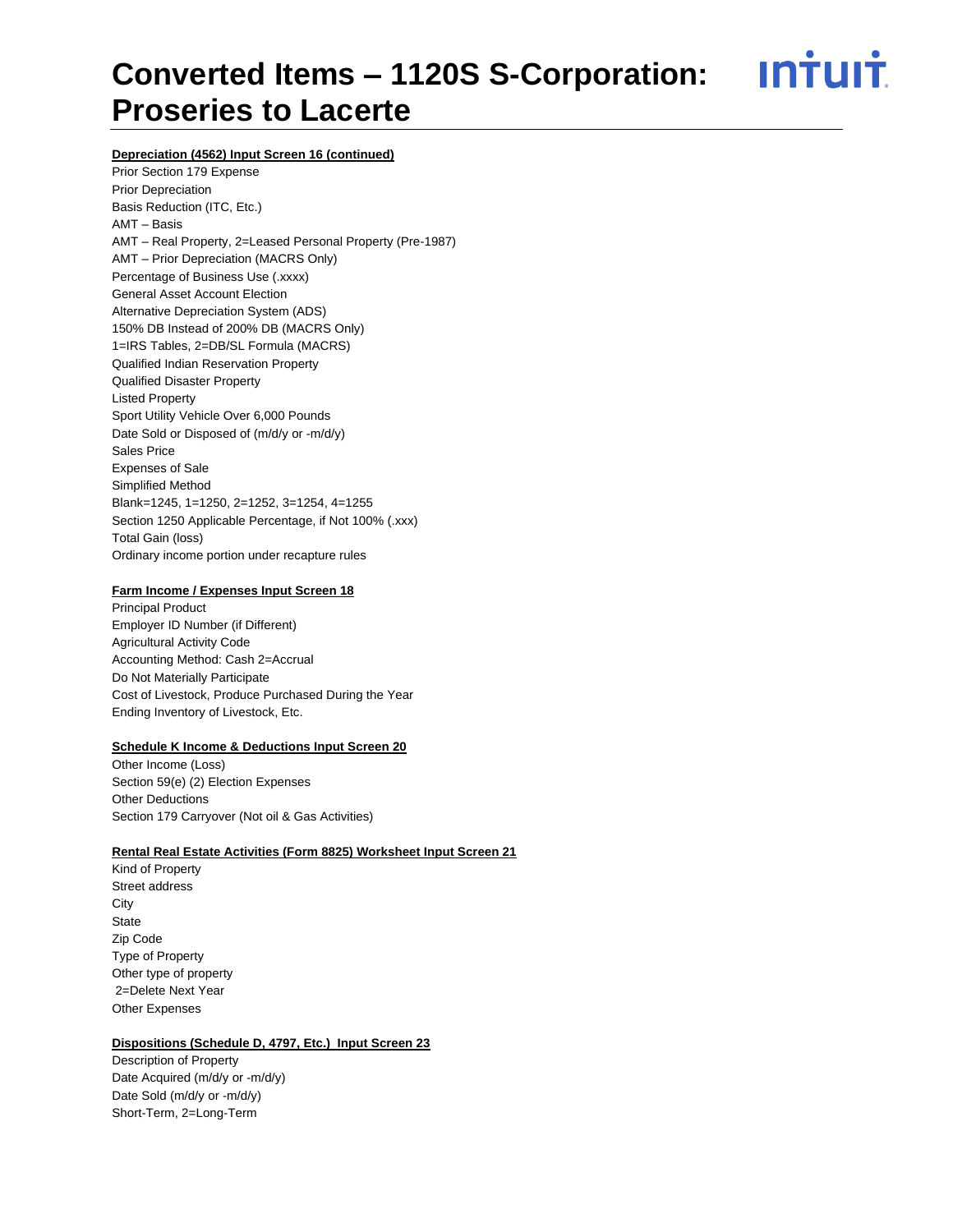ın†uı†

# **Dispositions (Schedule D, 4797, Etc.) Input Screen 23 (continued)**

Gross Profit Ratio (.xxxx Or 100%) (6252) Prior Years' Payments Ordinary Income (-None, Triggers 4797) Disposition of Asset With Prior Section 179 Expense Like-Kind Property Received: Description Like-Kind Property Received: Date Property Identified (m/d/y) Like-Kind Property Received: Date Property Received (m/d/y) Related Party: Name Related Party: Street Address Related Party: City Related Party: State Related Party: ZIP Code Taxpayer ID Number Relationship to Taxpayer Marketable Security

# **Noncash Contributions (8283) Input screen 25**

Name of Charitable Organization Donee: Street Address, City, State, & Zip Code

# **Credits (Schedule K) Input Screen 26.1**

Real Estate Rehabilitation Expenditures Rental Real Estate Credits Other Rental Credits Other Credits & Credit Recapture 8941: Individuals Considered Employees

# **Schedule A (8609) / LIH Recapture (8611) Input Screen 26.3**

Kind of Building Building ID Number Date Placed in Service (m/d/y) Newly Constructed or Existing Building, 2=Section 42(e) Rehabilitation Expenditure S Corporation Does Not Have Form 8609 Issued By the Housing Credit Agency Building Qualified as Part of a Low-Income Housing Project & Met Section 42 Requirements: Yes, 2=No Decrease in the Building's Qualified Basis for This Tax Year Eligible Basis from Form 8609, Part II, Line 7b Low-Income Portion (Line 2) (.xxxx) Credit Percentage from Form 8609, Part I, Line 2 (.xxxx) Maximum Housing Credit Available from Form 8609, Part II, Line 1b

# **Other Schedule K Items Input Screen 27**

Foreign Transactions – Foreign Country Foreign Income Sourced at Corporate Level – Listed Categories Deductions Allocation/Apportionable at Corporate Level – Listed Categories Reduction in Taxes Available for Credit Other Foreign Transactions Other AMT Items Other Items & Amounts (Line 17d)

# **Balance Sheet (Assets) – Ending Amounts Only Input Screen 29** Cash Accounts Receivable Less Allowance for Bad Debts

Inventories, if Different from Screen 14 U.S. Government Obligations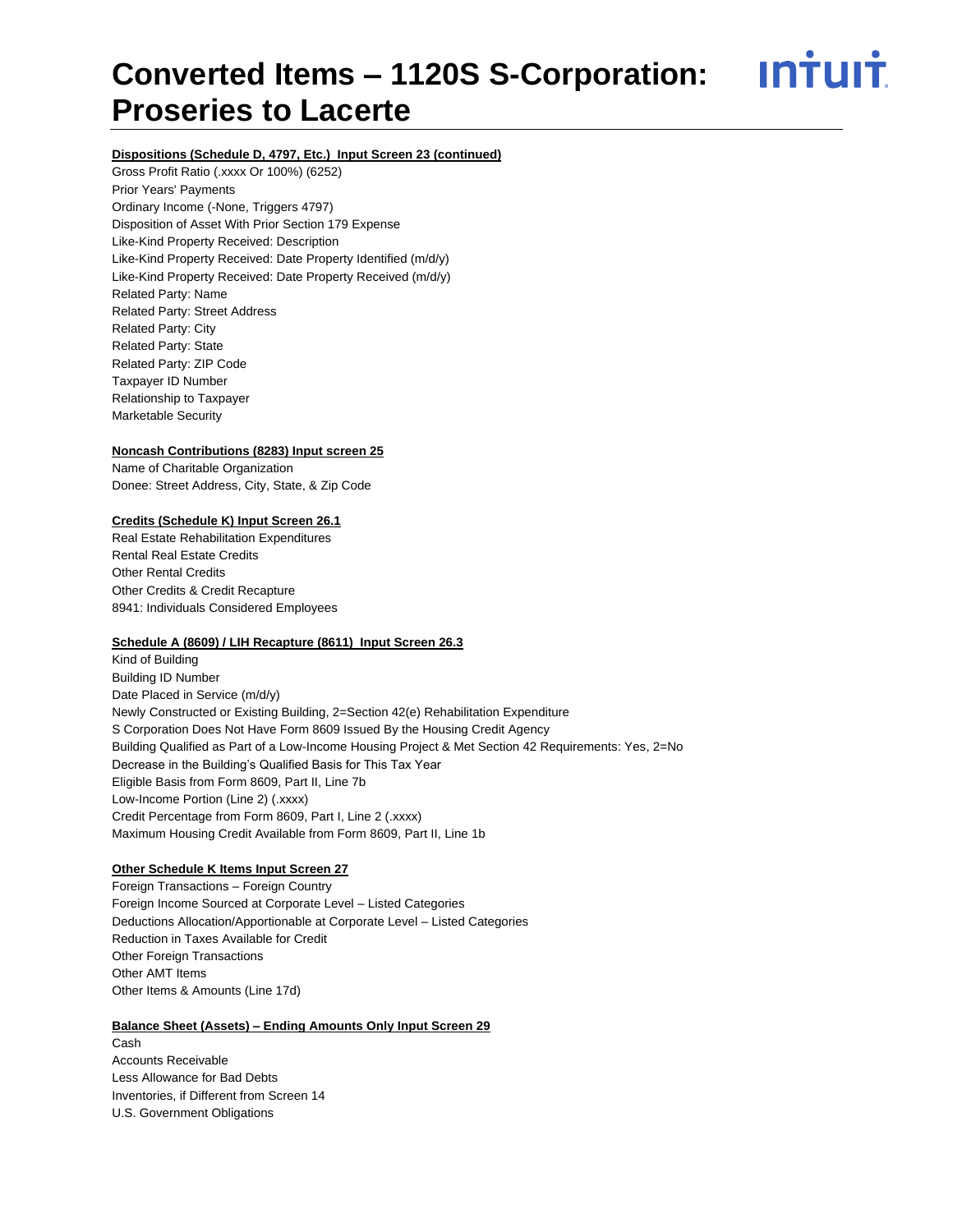<u>ıntuıt</u>

# **Balance Sheet (Assets) – Ending Amounts Only Input Screen 29 (continued)**

Tax-Exempt Securities Other Current Assets Loans to Shareholders Mortgage & Real Estate Loans Other Investments Buildings & Other Depreciable Assets Less Accumulated Depreciation Depleteable Assets Less Accumulated Depletion L& (Net of Any Amortization) Intangible Assets Less Accumulated Amortization Other Assets

# **Balance Sheet (Liabilities & Capital – Ending Amounts Only Input Screen 29**

Accounts Payable Mortgages, Notes Payable – Current Year Other Current Liabilities Loans from Shareholders Mortgages, Notes Payable – Long-Term Other Liabilities Capital Stock Additional Paid-in Capital Total Retained Earnings Adjustments to Shareholders' Equity Less Cost of Treasury Stock

# **Balance Sheet Misc. Input Screen 38**

Current year book depreciation Current year book amortization Current year book depletion

# **Schedule M-1 Input Screen 31.1**

Income on Schedule K Not Recorded on Books Expenses on Books Not on Schedule K – Non-Deductible Expenses Expenses on Books Not on Schedule K – Other Income on Books Not on Schedule K – Tax-Exempt Income Income on Books Not on Schedule K – Other Deductions on Sch. K Not Charged Against Book Income – Other

# **Schedule M-2 Input Screen 32**

Beginning Balance Other Additions Other Reductions Other Adjustments Account (Schedule M-2) – Beginning Balance Shareholder Undistributed Taxable Income (Schedule M-2) – Beginning Balance Other Retained Earnings (Schedule L) – Beginning Balance

# **Schedule M-3 Input Screen Input Screen 31.2**

Schedule M-3: Force, 2=Suppress filing Schedule M-3 as alternative disclosure under Rev. Proc. 2004-45 Did the corp. prepare a certified audited non-tax-basis income statement? If Income statement was prepared Type of Income statement prepared Worldwide consolidated net income (loss)